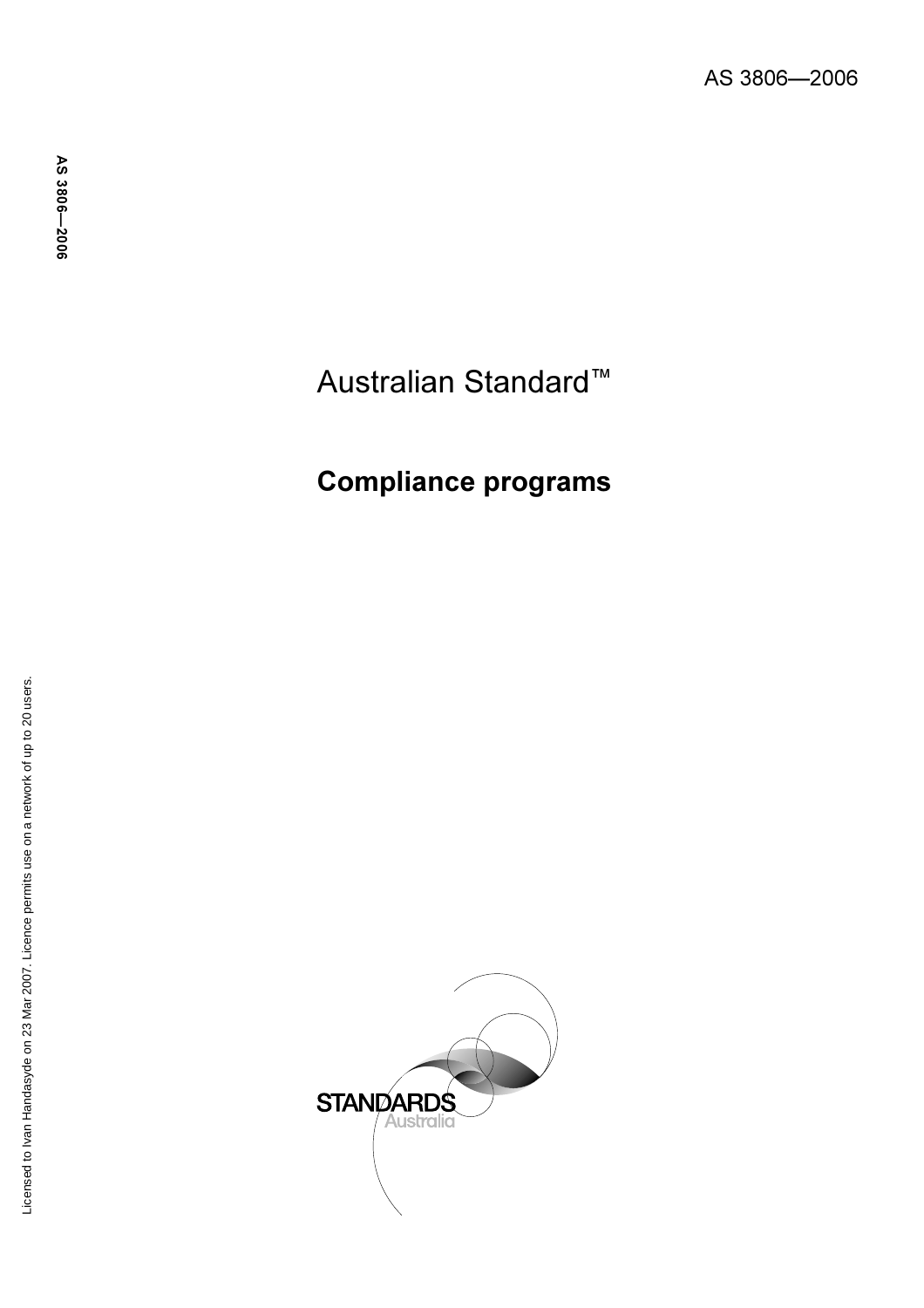This Australian Standard was prepared by Committee QR-014, Compliance Systems. It was approved on behalf of the Council of Standards Australia on 23 January 2006.

This Standard was published on 9 March 2006.

The following are represented on Committee QR-014:

Australian Competition and Consumer Commission Australian Compliance Institute Australian Record Industry Association Australian Securities and Investments Commission Australian Taxation Office Consumers' Federation of Australia Law Council of Australia Society of Consumer Affairs Professionals The Institute of Internal Auditors – Australia University of Western Sydney

#### Keeping Standards up-to-date

Standards are living documents which reflect progress in science, technology and systems. To maintain their currency, all Standards are periodically reviewed, and new editions are published. Between editions, amendments may be issued. Standards may also be withdrawn. It is important that readers assure themselves they are using a current Standard, which should include any amendments which may have been published since the Standard was purchased.

Detailed information about Standards can be found by visiting the Standards Web Shop at www.standards.com.au and looking up the relevant Standard in the on-line catalogue.

Alternatively, the printed Catalogue provides information current at 1 January each year, and the monthly magazine, The Global Standard, has a full listing of revisions and amendments published each month.

Australian Standards™ and other products and services developed by Standards Australia are published and distributed under contract by SAI Global, which operates the Standards Web Shop.

We also welcome suggestions for improvement in our Standards, and especially encourage readers to notify us immediately of any apparent inaccuracies or ambiguities. Contact us via email at mail@standards.org.au, or write to the Chief Executive, Standards Australia, GPO Box 476, Sydney, NSW 2001.

This Standard was issued in draft form for comment as DR 04505.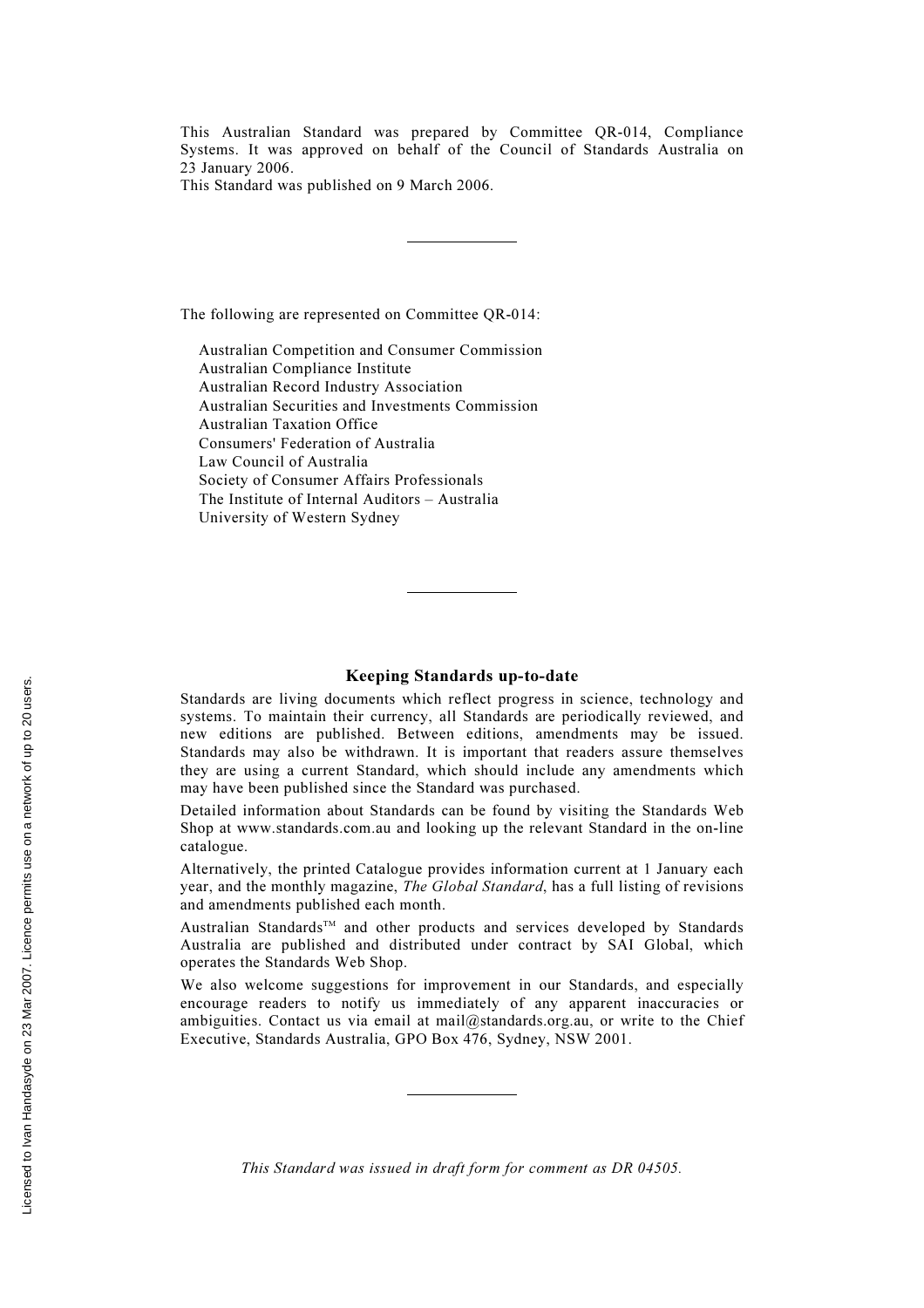# Australian Standard™

## Compliance programs

Originated as AS 3806-1998. Second edition 2006.

#### COPYRIGHT

© Standards Australia

All rights are reserved. No part of this work may be reproduced or copied in any form or by any means, electronic or mechanical, including photocopying, without the written permission of the publisher.

Published by Standards Australia, GPO Box 476, Sydney, NSW 2001, Australia ISBN 0 7337 7296 X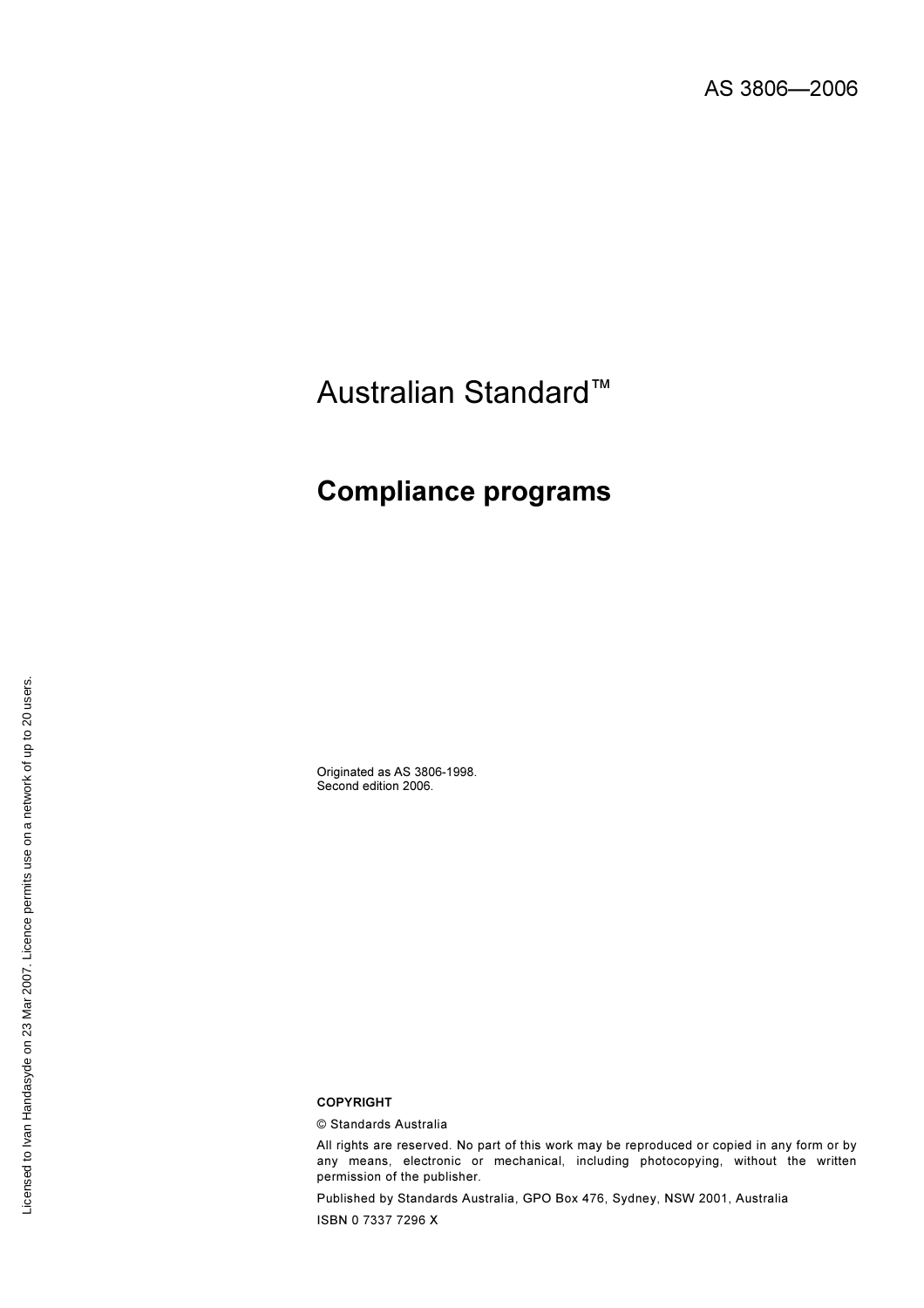This Standard was prepared by the Standards Australia Committee QR-014, Compliance Systems to supersede AS 3806—1998.

This Standard was initially developed following a request from the Australian Competition and Consumer Commission.

The Standard provides principles for the development, implementation and maintenance of effective compliance programs within both public and private organizations. These principles are intended to help organizations identify and remedy any deficiencies in their compliance with laws, regulations and codes, and develop processes for continual improvement in this area.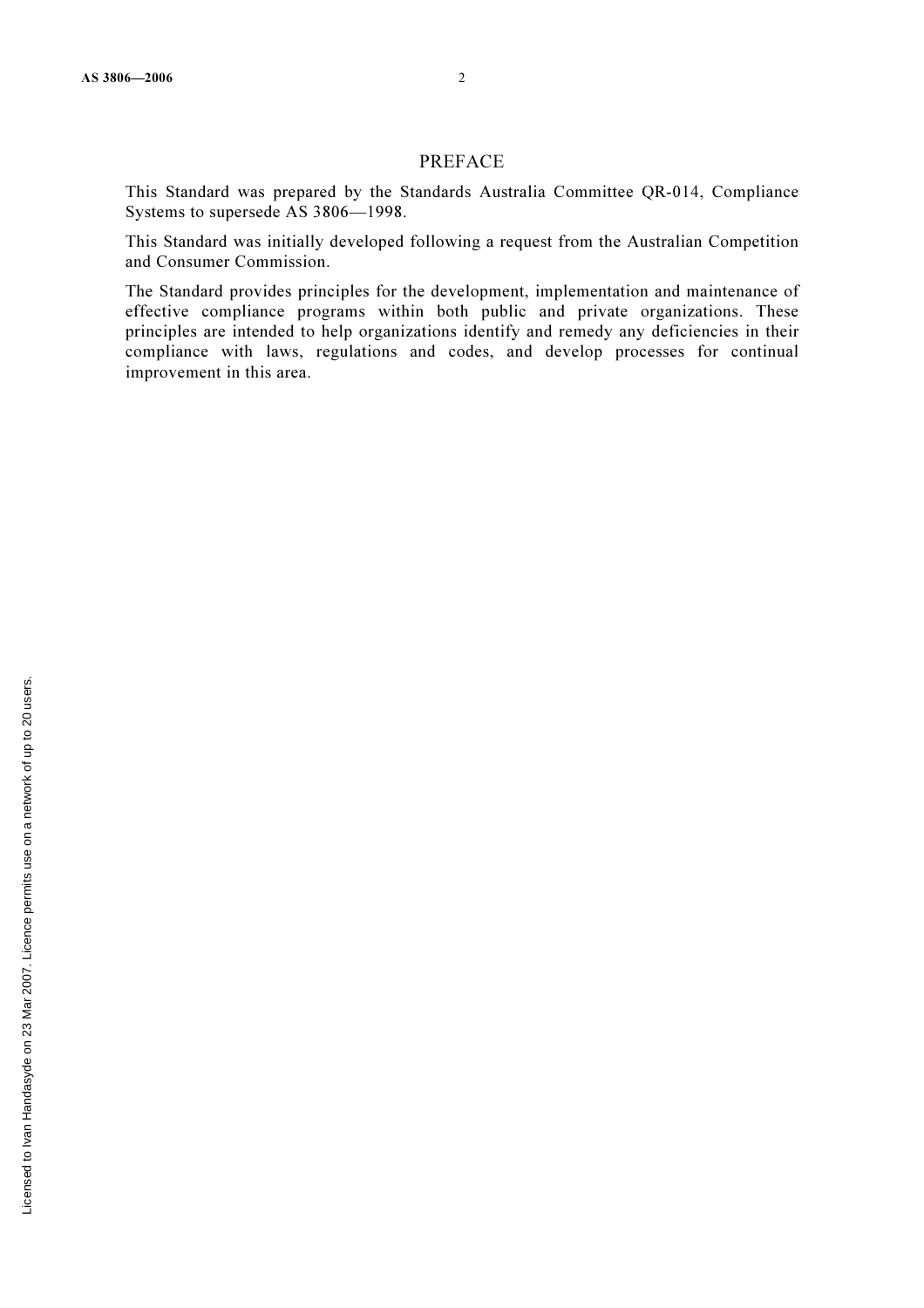## **CONTENTS**

|                                 | Page                                   |  |
|---------------------------------|----------------------------------------|--|
|                                 |                                        |  |
|                                 | <b>SECTION 1 SCOPE AND GENERAL</b>     |  |
| 1.1                             |                                        |  |
| 1.2                             |                                        |  |
| 1.3                             |                                        |  |
|                                 | <b>SECTION 2 COMPLIANCE PRINCIPLES</b> |  |
| 2.1                             |                                        |  |
| 2.2                             |                                        |  |
| 2.3                             |                                        |  |
| 2.4                             |                                        |  |
|                                 | <b>SECTION 3 COMMITMENT</b>            |  |
| 3.1                             |                                        |  |
| 3.2                             |                                        |  |
| 3.3                             |                                        |  |
| 3.4                             |                                        |  |
| 3.5                             |                                        |  |
| <b>SECTION 4 IMPLEMENTATION</b> |                                        |  |
| 4.1                             |                                        |  |
| 4.2                             |                                        |  |
| 4.3                             |                                        |  |
| 4.4                             |                                        |  |
|                                 | SECTION 5 MONITORING AND MEASURING     |  |
| 5.1                             |                                        |  |
| 5.2                             |                                        |  |
|                                 | SECTION 6 CONTINUAL IMPROVEMENT        |  |
| 6.1                             |                                        |  |
|                                 |                                        |  |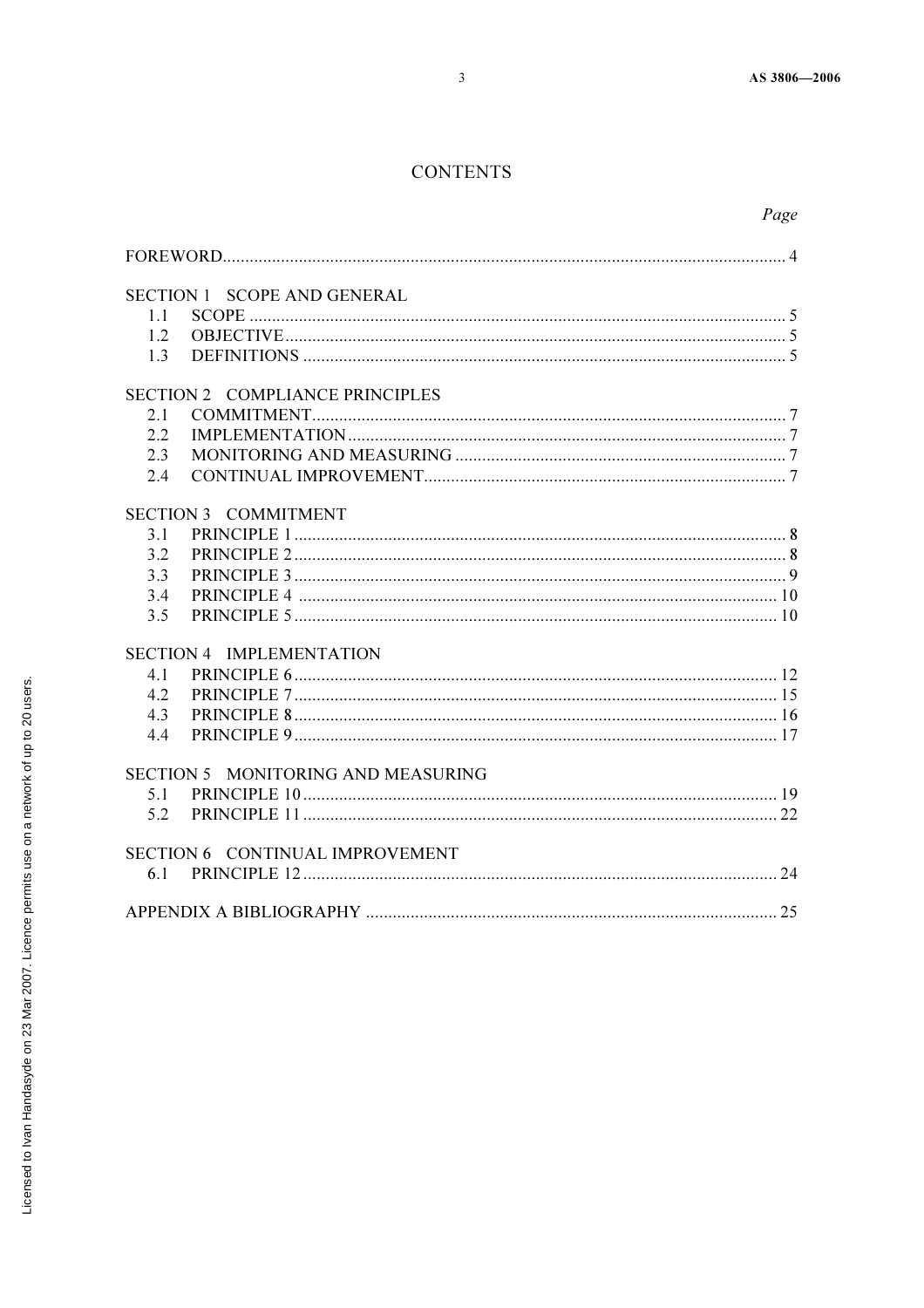#### FOREWORD

Compliance is an outcome of an organization meeting its obligations. Policies and procedures to achieve compliance must be integrated into all aspects of how the organization operates. Compliance should not be seen as a stand-alone activity, but should be aligned with the organization's overall strategic objectives. An effective compliance program will support these objectives. Compliance should, while maintaining its independence, be integrated with the organization's financial, risk, quality, environmental and health and safety management systems and its operational requirements and procedures.

An effective organization-wide compliance program will result in an organization being able to demonstrate its commitment to compliance with relevant laws, including legislative requirements, industry codes, organizational standards as well as standards of good corporate governance, ethics and community expectations.

An organization's approach to compliance should be shaped by its core values and generally accepted corporate governance, ethical and community standards.

Failure to embrace the above values at all levels of an organization's operation risks exposing that organization to a compliance failure. On numerous occasions the courts have considered an organization's commitment to compliance when determining the appropriate penalty to be imposed for contraventions of relevant laws. While the Standard sets out the principles required for an effective compliance program, the implementation and management elements of the program will not be the same for all organizations due to their size, structure and nature of their activities.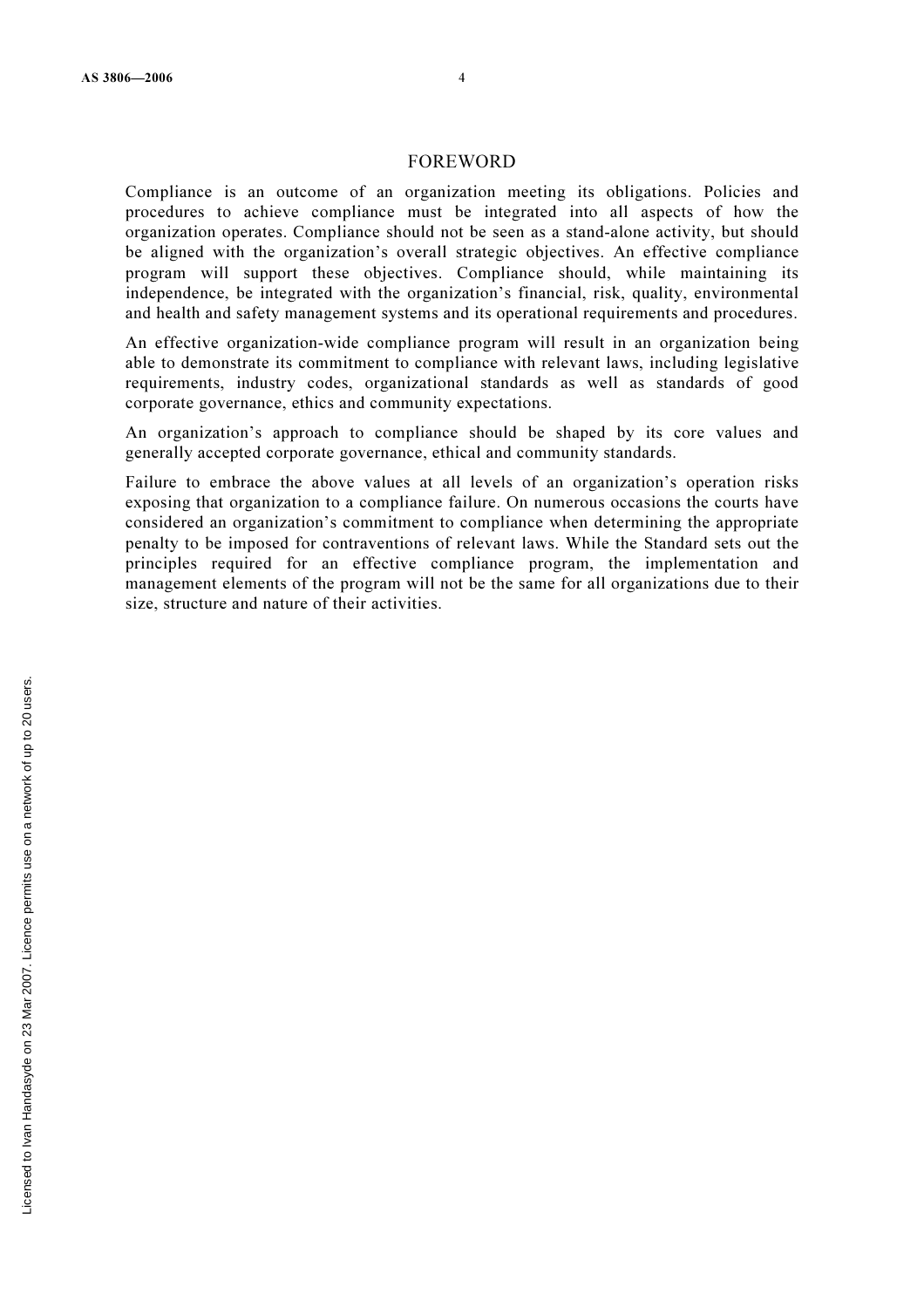## STANDARDS AUSTRALIA

## Australian Standard Compliance programs

## SECTION 1 SCOPE AND GENERAL

#### 1.1 SCOPE

This Standard provides principles and guidance for designing, developing, implementing, maintaining and improving a flexible, responsive, effective and measurable compliance program within an organization.

Section 2 sets out the essential principles which will be common to all effective compliance programs. Sections 3 to 6 contain guidance regarding those principles, recognizing that the implementation and management of an effective compliance program which complies with those principles will differ for each organization depending on the size, nature and complexity of its operations and its specific circumstances.

This Standard is designed to complement the documents listed in the Bibliography at Appendix A.

#### 1.2 OBJECTIVE

The objective of this Standard is to provide principles and guidance for organizations designing, developing, implementing, maintaining and improving an effective compliance program.

#### 1.3 DEFINITIONS

For the purpose of this Standard, the definitions below apply.

#### 1.3.1 Code

A statement of recommended practice developed internally by an organization or by an international, national or industry body or other organization.

NOTE: The code may be mandatory or voluntary.

#### 1.3.2 Competence

Application of knowledge, understanding and ability to a work related task to achieve an acceptable level of performance.

#### 1.3.3 Compliance

Adhering to the requirements of laws, industry and organizational standards and codes, principles of good governance and accepted community and ethical standards.

#### 1.3.4 Compliance culture

The values, ethics and beliefs that exist throughout an organization and interact with the organization's structures and control systems to produce behavioural norms that are conducive to compliance outcomes.

#### 1.3.5 Compliance failure

An act or a omission whereby an organization has not met its compliance obligations, processes or behavioural obligations.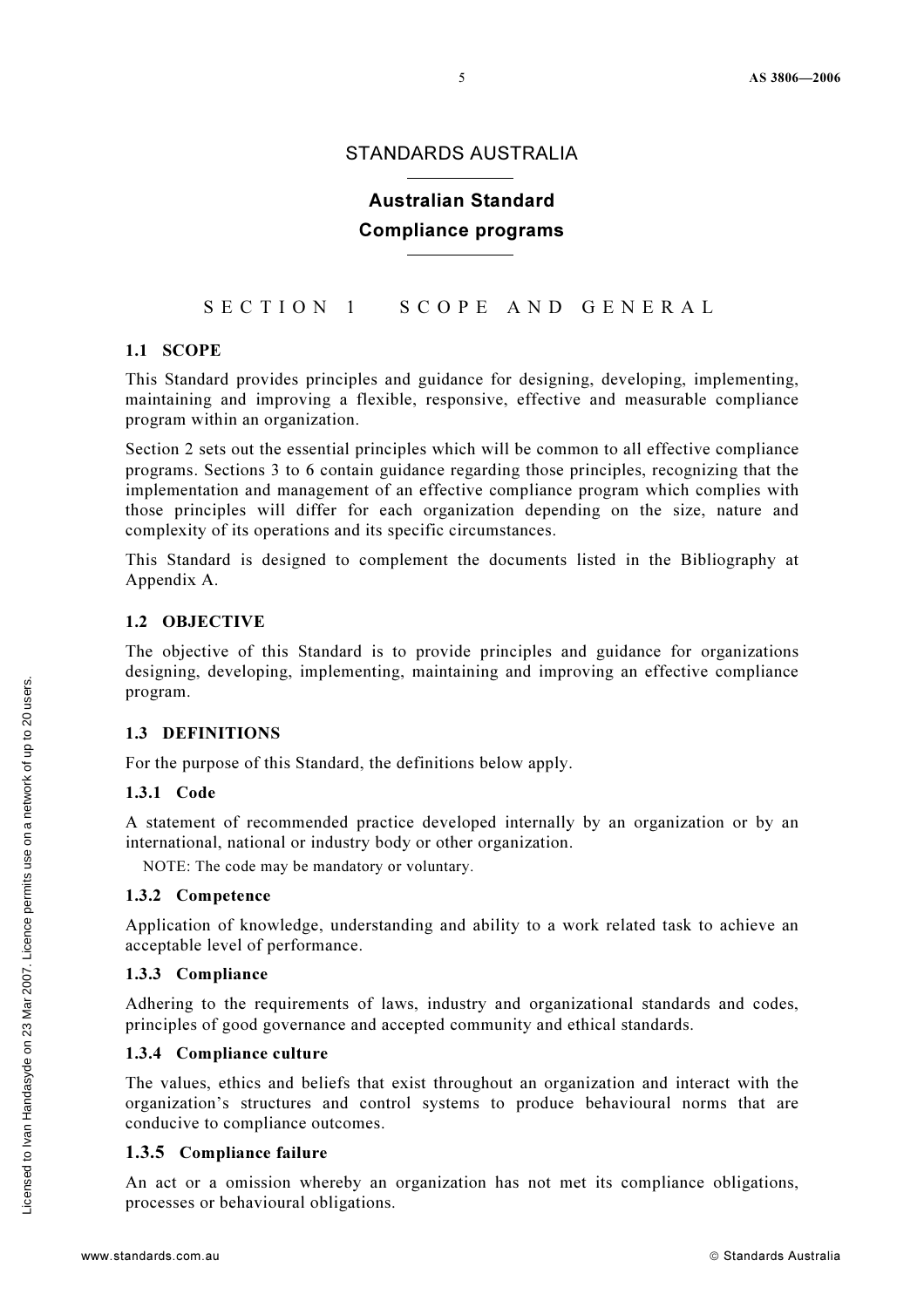#### 1.3.6 Compliance program

A series of activities that when combined are intended to achieve compliance.

#### 1.3.7 Employee

Person, whether remunerated or not, working on an organization's behalf including part time staff, fulltime staff, sub-contractors, temporary staff and volunteers.

#### 1.3.8 Governing body

The body of one or more people who have overall accountability, responsibility and authority for the direction and control of the organization.

#### 1.3.9 Organization

A company, firm, enterprise or association (including a government body), whether incorporated or not.

#### 1.3.10 Organizational and industry standards

Documented codes of ethics, codes of conduct, good practices and charters that an organization has adopted for its operations.

#### 1.3.11 Regulatory authority

Any government body or other organization responsible for regulating or enforcing compliance with legislative and other requirements.

#### 1.3.12 Top management

The level of management within an organization directly accountable to its governing body, shareholders or the owner.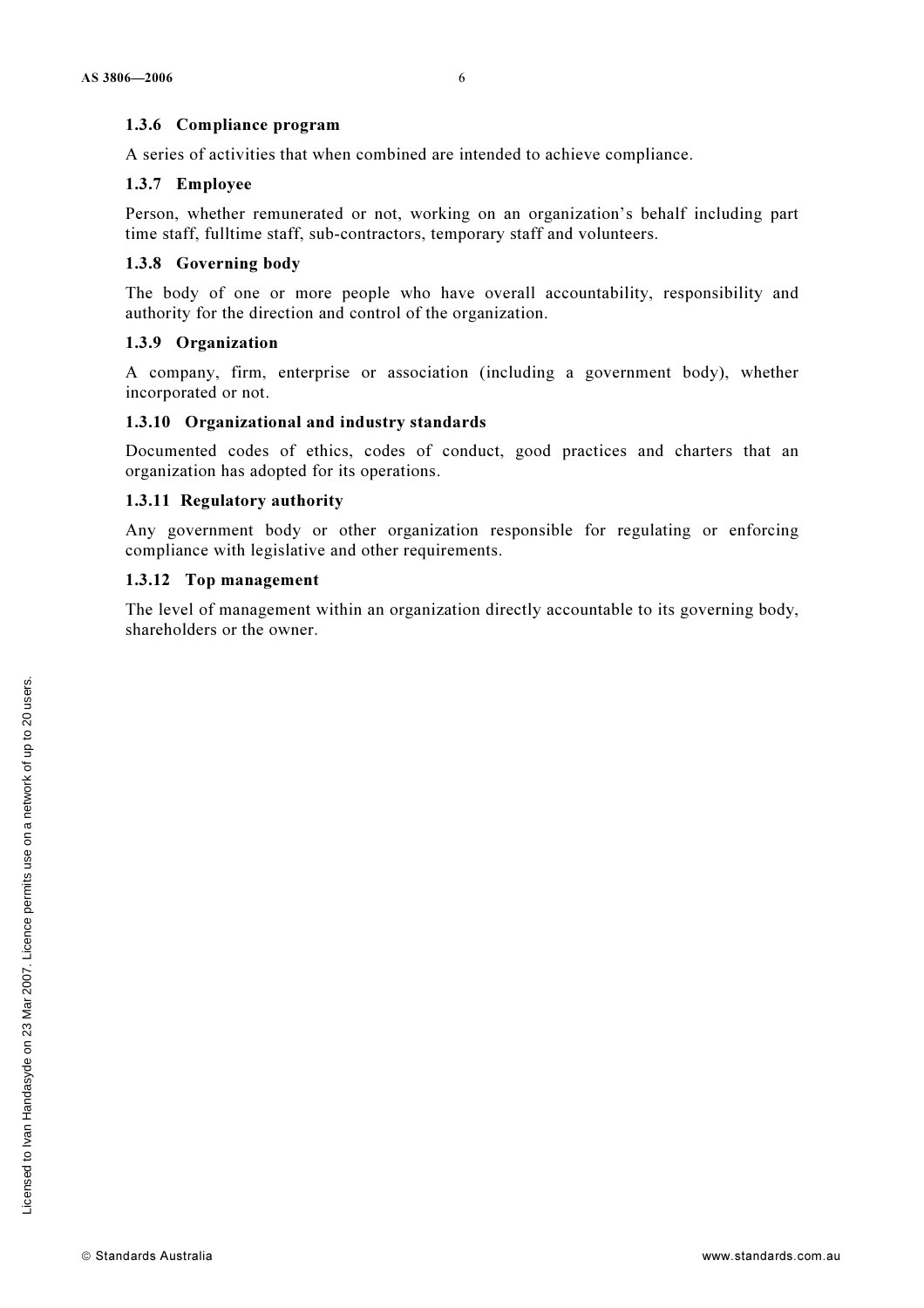## SECTION 2 COMPLIANCE PRINCIPLES

#### 2.1 COMMITMENT

The principles supporting the compliance program that relate to commitment are as follows:

Principle 1: Commitment by the governing body and top management to effective compliance that permeates the whole organization.

Principle 2: The compliance policy is aligned to the organization's strategy and business objectives, and is endorsed by the governing body.

Principle 3: Appropriate resources are allocated to develop, implement, maintain and improve the compliance program.

Principle 4: The objectives and strategy of the compliance program are endorsed by the governing body and top management.

Principle 5: Compliance obligations are identified and assessed.

#### 2.2 IMPLEMENTATION

The principles supporting the compliance program that relate to implementation are as follows:

Principle 6: Responsibility for compliant outcomes is clearly articulated and assigned.

Principle 7: Competence and training needs are identified and addressed to enable employees to fulfil their compliance obligations.

Principle 8: Behaviours that create and support compliance are encouraged and behaviours that compromise compliance are not tolerated.

Principle 9: Controls are in place to manage the identified compliance obligations and achieve desired behaviours.

#### 2.3 MONITORING AND MEASURING

The principles supporting the compliance program that relate to monitoring and measuring are as follows:

Principle 10: Performance of the compliance program is monitored, measured and reported.

Principle 11: The organization is able to demonstrate its compliance program through both documentation and practice.

#### 2.4 CONTINUAL IMPROVEMENT

The principle supporting the compliance program that relates to continual improvement is as follows:

Principle 12: The compliance program is regularly reviewed and continually improved.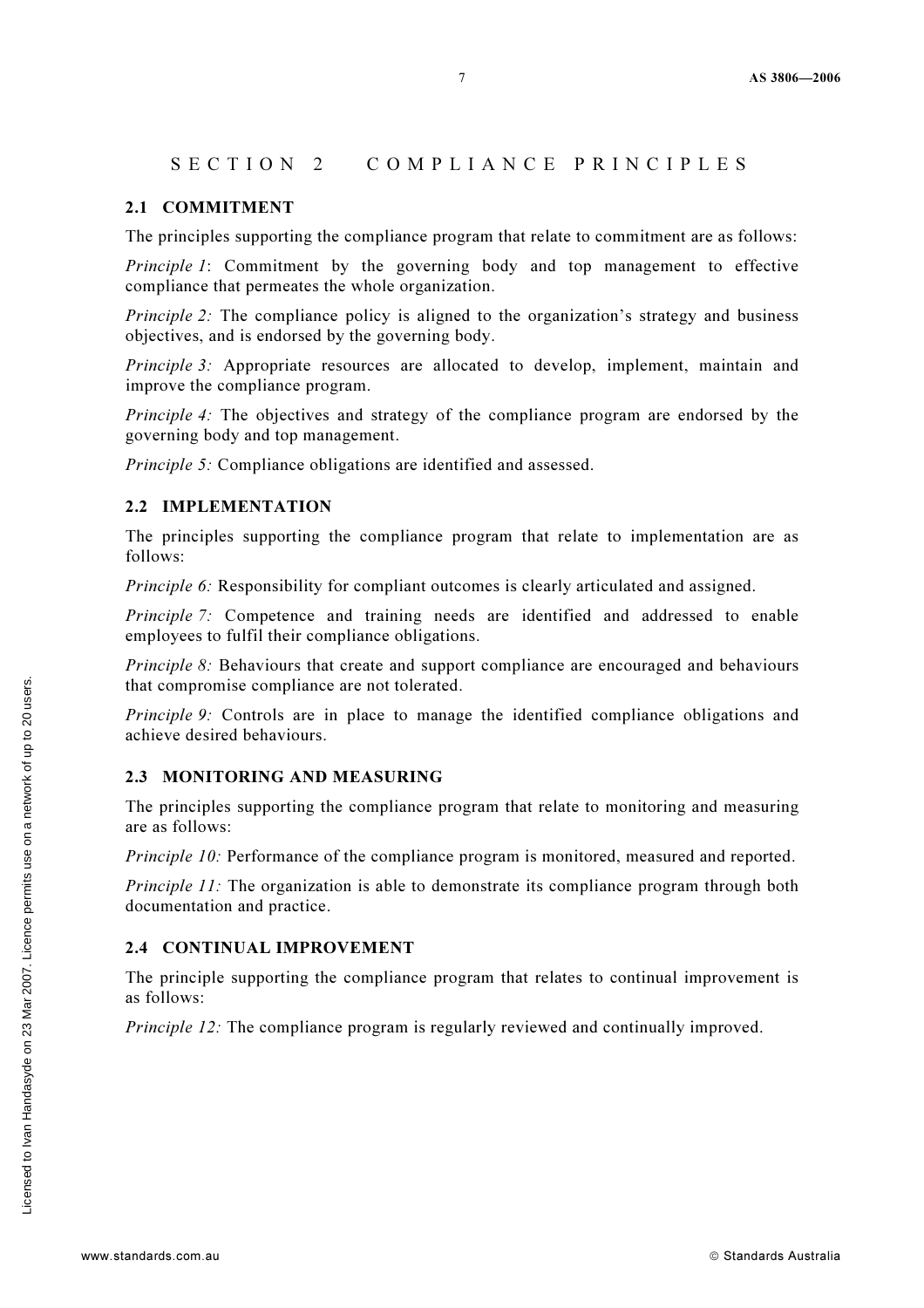## SECTION 3 COMMITMENT

#### 3.1 PRINCIPLE 1

Commitment by the governing body and top management to effective compliance that permeates the whole organization.

Effective compliance requires an active commitment from top management, including the board or governing body and chief executive. The level of commitment is indicated by the degree to which:

- (a) The governing body, chief executive and all levels of management actively demonstrate commitment to designing, developing, implementing, maintaining and improving an effective compliance program.
- (b) The Chief Executive Officer takes responsibility for ensuring that the commitment of the organization is fully realized.
- (c) Management consistently conveys to employees the clear message that the organization will meet its compliance obligations, and that lip-service does not constitute compliance.
- (d) The compliance manager is given a level of seniority which reflects the importance of effective compliance.
- (e) The level of resources are allocated to developing, implementing, maintaining and improving a robust compliance culture.
- (f) The organization assigns and requires accountability for compliance to relevant management levels across the organization.
- (g) Comprehensive policies, procedures and processes are developed that make compliance readily understandable and achievable.
- (h) Policies, procedures and processes reflect not just the legal requirements, but voluntary codes and the organization's values.
- (i) The commitment is communicated widely in clear and convincing statements supported by action.
- (j) Regular review of the compliance program is required.
- (k) Continually improving its compliance performance is valued.

#### 3.2 PRINCIPLE 2

The compliance policy is aligned to the organization's strategy and business objectives, and is endorsed by the governing body.

#### 3.2.1 Purpose

The compliance policy establishes the overarching principles and commitment to action for an organization with respect to achieving compliance. It sets the level of responsibility and performance required within the organization against which actions will be assessed. The policy should be appropriate to the organization's compliance obligations that arise from its activities and the products or services that it provides.

The policy is not a stand-alone document but is supported by other documents including operational policies, procedures and processes.

#### 3.2.2 Content

The policy should articulate the—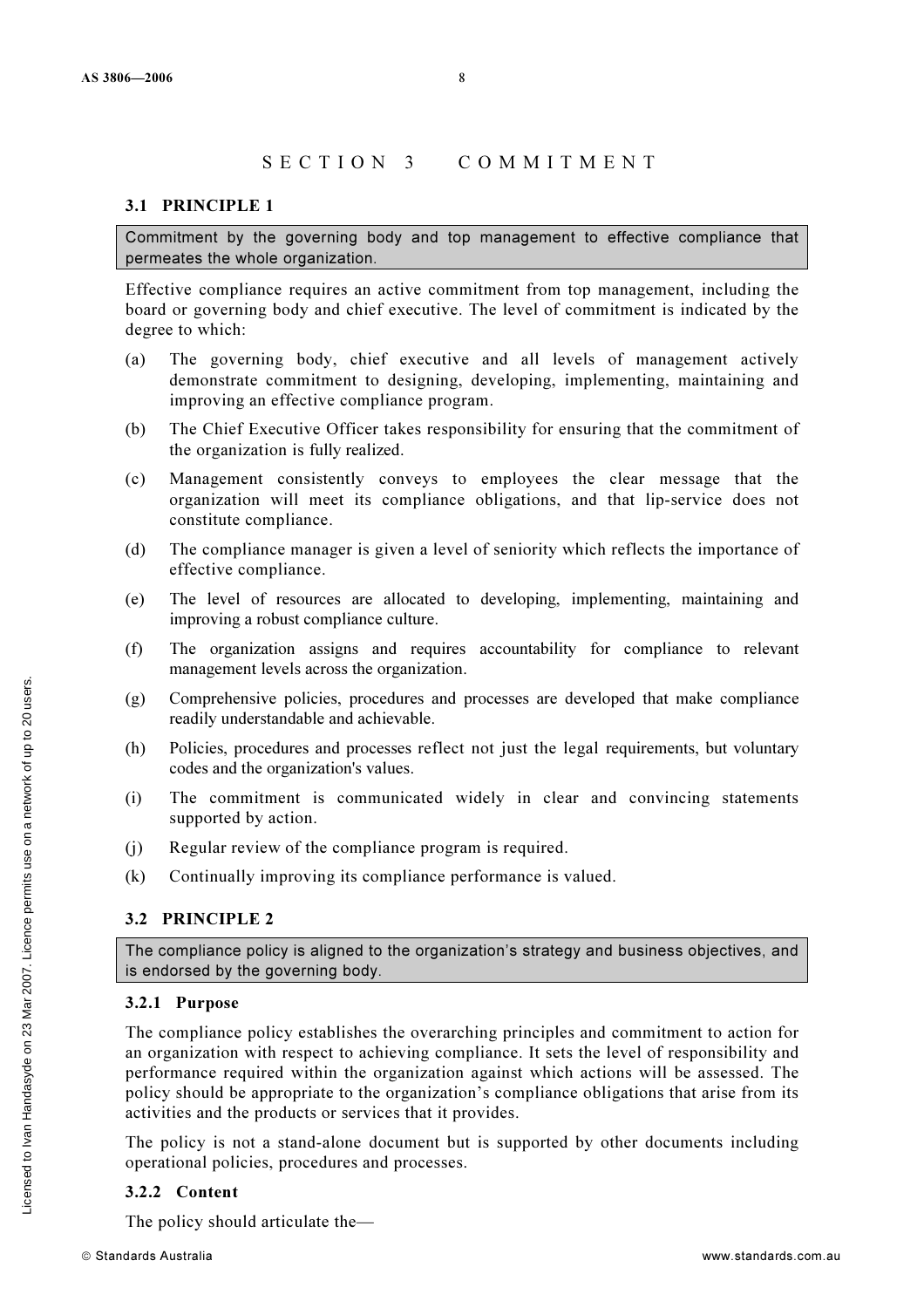- (a) commitment to compliance;
- (b) scope of the compliance program;
- (c) application and context of the program in relation to the size, nature and complexity of the organization and its operating environment;
- (d) responsibility for managing and reporting compliance; and
- (e) required standard of conduct, accountability and consequences of non-compliance.

#### 3.2.3 Development

In developing the policy, consideration should be given to the—

- (a) specific local or regional obligations and requirements;
- (b) organization's strategic objectives and values;
- (c) organization's structure and governance framework;
- (d) severity of risk of non-compliance;
- (e) other internal policies, standards and codes (e.g. financial, risk, quality, environment, occupational health and safety);
- (f) principles on which relationships with internal and external stakeholders will be managed;
- (g) extent to which compliance will be integrated with other support functions such as risk, audit and legal;
- (h) degree to which compliance will be embedded into operational processes and systems; and
- (i) degree of independence and autonomy of the compliance function.

#### 3.2.4 Documentation

The policy should—

- (a) be written in plain language so that all employees can easily understand the principles and intent;
- (b) be communicated and readily available to all employees;
- (c) be translated into languages other than English if that is necessary for the policy to be comprehended by employees from non-English-speaking backgrounds; and
- (d) be updated to ensure it remains relevant.

#### 3.3 PRINCIPLE 3

Appropriate resources are allocated to develop, implement, maintain and improve the compliance program.

Top management should ensure that the necessary resources are provided and deployed effectively to design, develop, implement, maintain and improve the compliance program and its outcomes to ensure that the compliance program meets its objectives, and that compliance is achieved. Resources include financial and human resources, including access to external advice and specialized skills, organizational infrastructure, contemporary reference material on compliance management and legal obligations, professional development and technology.

Middle and other levels of management should implement the same principles.

Resource allocation should include allowing employees sufficient time to perform their compliance responsibilities.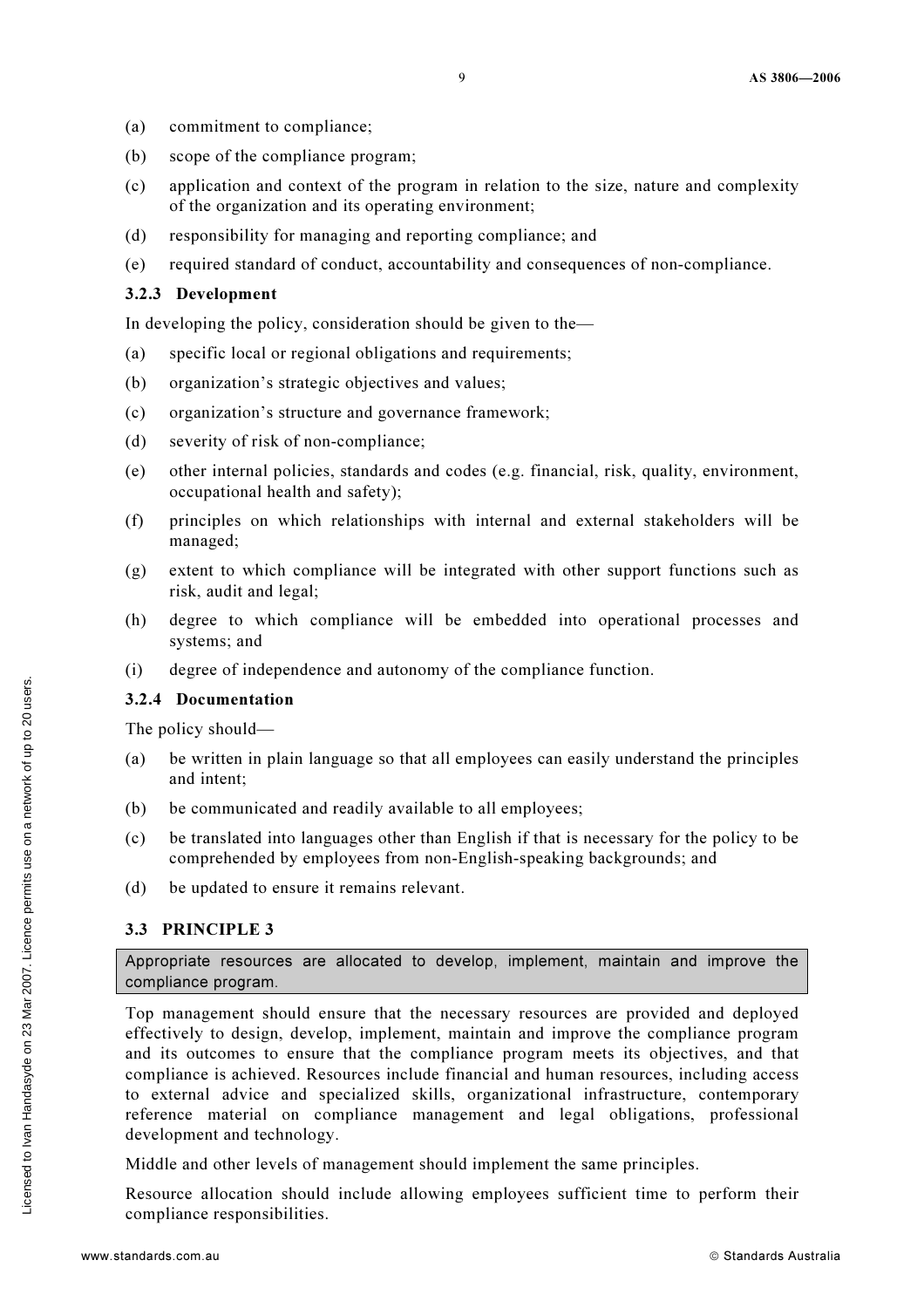The objectives and strategy of the compliance program are endorsed by the governing body and top management.

## 3.4.1 Objectives

An organization should set objectives and targets to fulfil the commitments established in its compliance policy. The compliance objectives should align with its overall strategic objectives.

Clear targets should be established to achieve the compliance objectives. When targets are set, they should be measurable, time-related and indicate the level of performance required. These targets should form part of the performance management agreements of the individuals concerned and should be linked to remuneration.

## 3.4.2 Strategy

The organization should document its strategy for establishing the compliance program and ensure that its strategy is consistent with the principles in this Standard. The strategy should be approved by the governing body and should include:

- (a) The structure of the program.
- (b) The roles and responsibilities of people managing the compliance program.
- (c) The resources to be applied in the compliance program.
- (d) The priorities set for the compliance program.
- (e) How compliance obligations will be embedded in operational practices and procedures.
- (f) A process for identifying, reporting and responding to compliance failures.
- (g) How the organization will monitor and measure its delivery on its strategy.

## 3.5 PRINCIPLE 5

#### Compliance obligations are identified and assessed.

## 3.5.1 Identification of compliance obligations

An organization should systematically identify its compliance obligations and the way in which they impact on its activities, products and services. The organization should ensure that these requirements are taken into account in establishing, implementing and maintaining and improving its compliance program.

The organization should document its compliance obligations in a manner that is appropriate to its size, complexity, structure and operations. This may take a range of forms, for example, a register, list or database.

Sources of compliance obligations may include:

- (a) Common Law.
- (b) Legislation, including statutes, regulations and mandatory codes.
- (c) Directives.
- (d) Permits, licences or other forms of authorization.
- (e) Orders issued by regulatory agencies.
- (f) Judgments of courts or administrative tribunals.
- (g) Customary or indigenous law.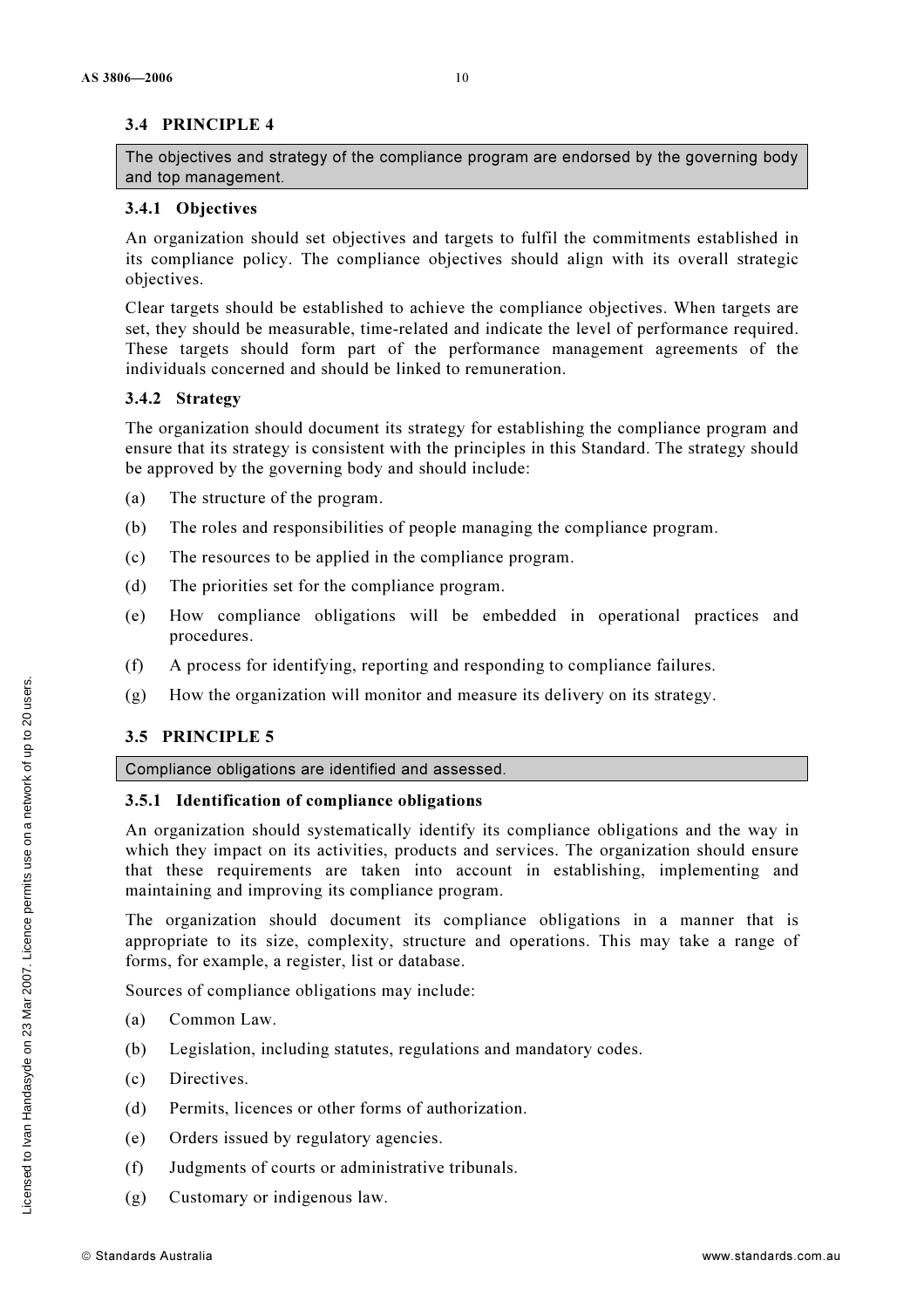- (h) Treaties, conventions and protocols.
- (i) Relevant industry codes and standards.

Depending on its circumstances and needs, an organization may commit to additional compliance obligations, for example:

- (i) Agreements with community groups or non-governmental organizations.
- (ii) Agreements with public authorities and customers.
- (iii) Organizational requirements.
- (iv) Voluntary principles or codes of practice.
- (v) Voluntary labelling or environmental commitments.

#### 3.5.2 Maintenance of compliance obligations

Organizations should have processes in place to receive timely advice of changes to laws, regulations, codes and other compliance obligations to ensure ongoing compliance. Ongoing liaison with regulatory authorities is normally necessary so that the organization is aware of current compliance issues and practices.

Such information could be obtained by:

- (a) Arrangements with legal advisors.
- (b) Being on relevant regulators' mailing lists.
- (c) Membership of professional groups.
- (d) Subscribing to relevant information services.
- (e) Attending industry forums and seminars.
- (f) Monitoring regulators' web-sites.

#### 3.5.3 Prioritization

Prior to the implementation of its compliance program an organization should identify compliance risks and rank the likelihood and consequences of potential compliance failures and allocate resources for their treatment accordingly. (See Principle 9)

NOTE: AS/NZS 4360 provides guidance on undertaking risk assessments.

The risk of compliance failure should be reassessed whenever there are—

- (a) new or changed activities, products or services;
- (b) changes to the structure or strategy of the organization;
- (c) significant external changes; or
- (d) changes to compliance obligations.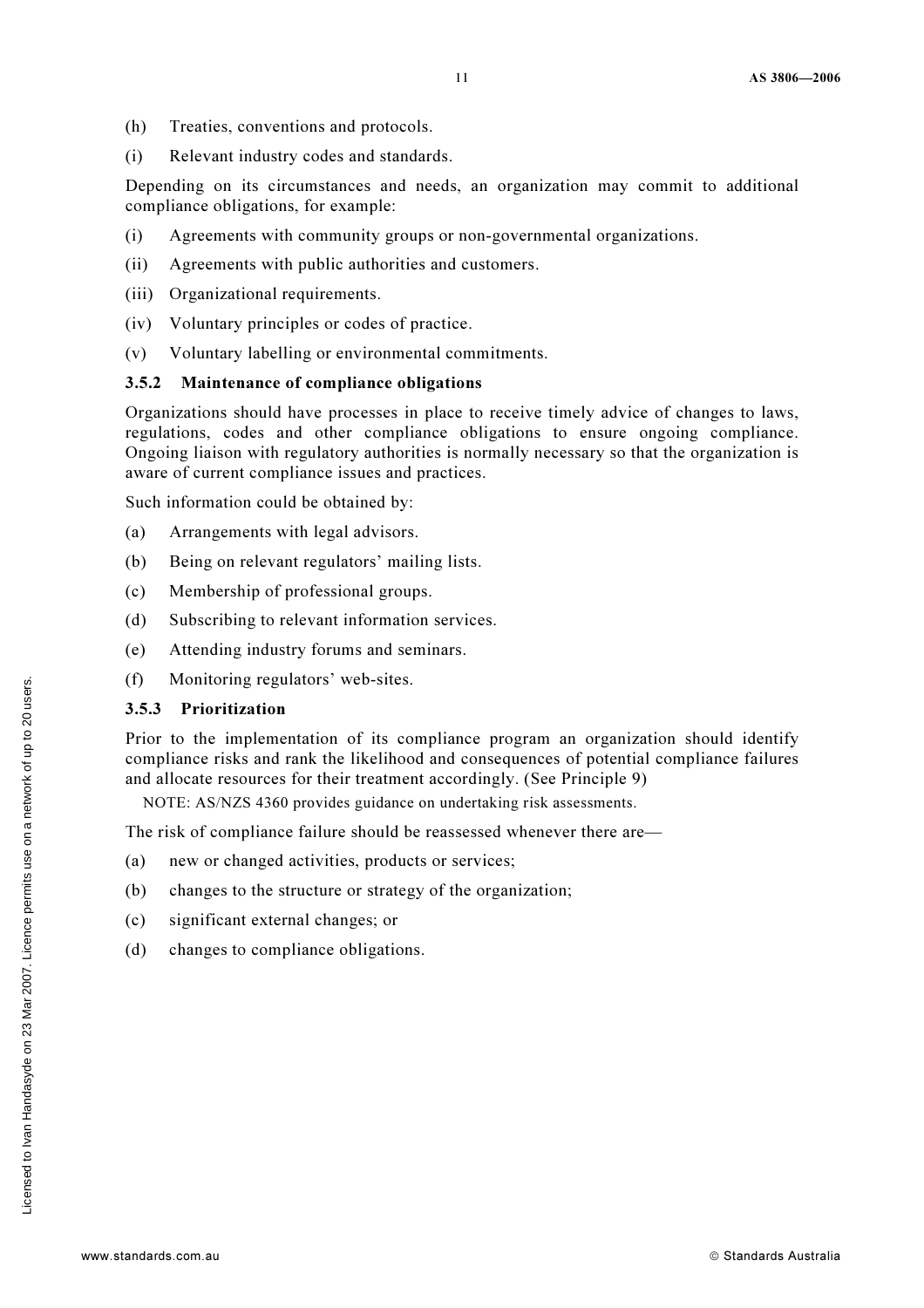#### SECTION 4 IMPLEMENTATION

#### 4.1 PRINCIPLE 6

#### Responsibility for compliant outcomes is clearly articulated and assigned.

#### 4.1.1 Assigning responsibility to management

The active involvement of, and supervision by, management is an integral part of an effective compliance program. This helps ensure that employees fully understand the organization's policy and operational procedures and how these apply to their jobs, and that they carry out compliance obligations effectively.

For a compliance program to be effective the governing body and top management need to lead by example, both by adhering to and actively supporting compliance and by being seen to adhere to and actively support, the compliance program.

Many larger companies have a dedicated compliance manager with overall day-to-day responsibility for compliance, and a cross-functional compliance committee to co-ordinate compliance across the organization. Smaller organizations should have someone who has overall compliance responsibility, though this may be in addition to other roles.

This should not be seen as absolving other management of their compliance responsibilities, as all managers have a role to play with respect to the compliance program. It is therefore important that their respective responsibilities are clearly set out and included in their position profiles.

Compliance responsibilities of managers will, by necessity, vary according to levels of seniority, influence and other factors, such as the nature and size of the organization. However, some responsibilities are likely to be common across a variety of organizations.

NOTE: This Standard does not distinguish between the concept of responsibility and that of accountability. Accountability is implicit in the use of the term 'responsibility'.

#### 4.1.2 Top management responsibility

Top management should:

- (a) Ensure that the commitment to compliance is upheld at all times and that failures and conduct that are prejudicial to compliance culture are dealt with appropriately.
- (b) Allocate the appropriate resources to implement, develop, maintain and improve the compliance program and performance outcomes.
- (c) Ensure that effective and timely systems of reporting are in place.
- (d) Appoint or nominate a competent senior compliance executive(s) with—
	- (i) authority and responsibility for the overall design, consistency and integrity of the compliance program;
	- (ii) clear and unambiguous support from and direct access to the Chief Executive Officer and the Board; and
	- (iii) access to—
		- (A) senior decision-makers and the right to participate in the decision-making processes;
		- (B) all levels of the organization; and
		- (C) expert advice on relevant laws, regulations, codes and organizational standards.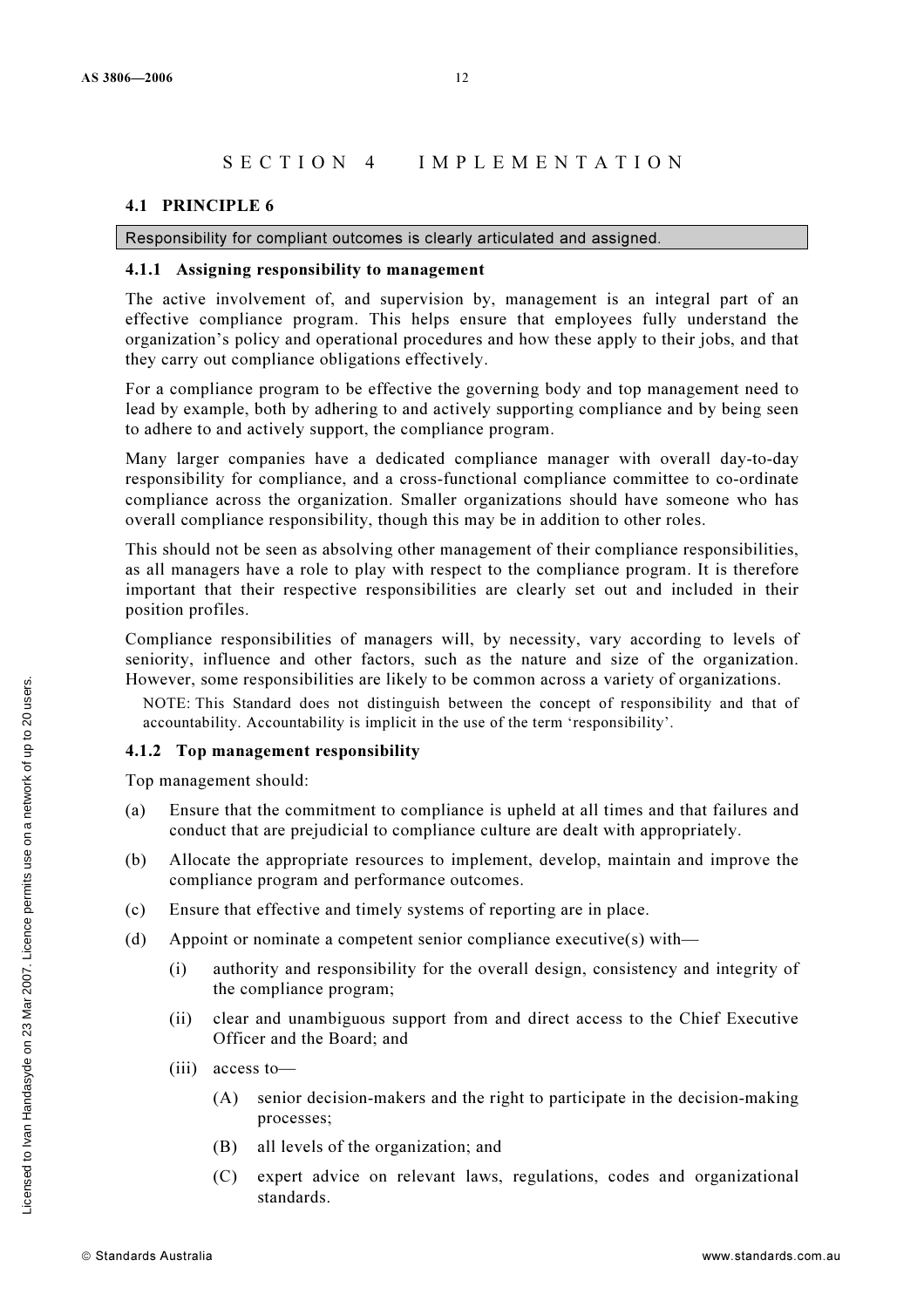- (e) Include compliance responsibilities in position statements of top managers.
- (f) Be measured against compliance key performance indicators.

Top management should ensure that the compliance function has authority to act independently and is not compromised by conflicting priorities, particularly where compliance is embedded in the business.

#### 4.1.3 Compliance manager responsibility

Not all organizations will create a discrete functional role for a compliance manager, some may assign this function to an existing appointment. However, responsibility for compliance management will need to be allocated.

The compliance manager in conjunction with operational management is responsible for:

- (a) Identifying compliance obligations with the support of legal and other relevant resources and translating those requirements into actionable policies and procedures.
- (b) Integrating compliance obligations into existing practices and procedures.
- (c) Providing or organizing ongoing training support for managers to ensure that all relevant persons are trained on a regular basis.
- (d) Ensuring compliance is factored into position descriptions and employee performance management processes.
- (e) Setting in place a compliance reporting and documenting system.
- (f) Developing and implementing systems for sourcing information such as complaints, feedback, hotlines, whistleblowing and other mechanisms.
- (g) Establishing compliance performance indicators.
- (h) Monitoring and measuring compliance performance.
- (i) Analysing performance to identify the need for corrective action.
- (j) Ensuring compliance capabilities and performance are factored into contracts with external suppliers.
- (k) Overseeing outsourcing arrangements for compliance.
- (l) Ensuring the compliance program is reviewed on a regular basis.
- (m) Ensuring there is access to appropriate legal and other professional advice in the design and implementation of the program.

In allocating responsibility for compliance management, consideration should be given to ensuring that the person with the responsibility for compliance has demonstrated—

- (i) a record of integrity and commitment to compliance;
- (ii) effective communication and influencing skills;
- (iii) an ability and standing to command acceptance of advice and guidance; and
- (iv) relevant competence.

#### 4.1.4 Line management responsibility

Line management is responsible for achieving compliance within its area of responsibility. This includes:

- (a) Cooperating with and supporting the compliance manager and encouraging employees to do the same in relation to each of the considerations set out in Clause 4.1.3.
- (b) Personally complying and being seen to comply and follow operational procedures.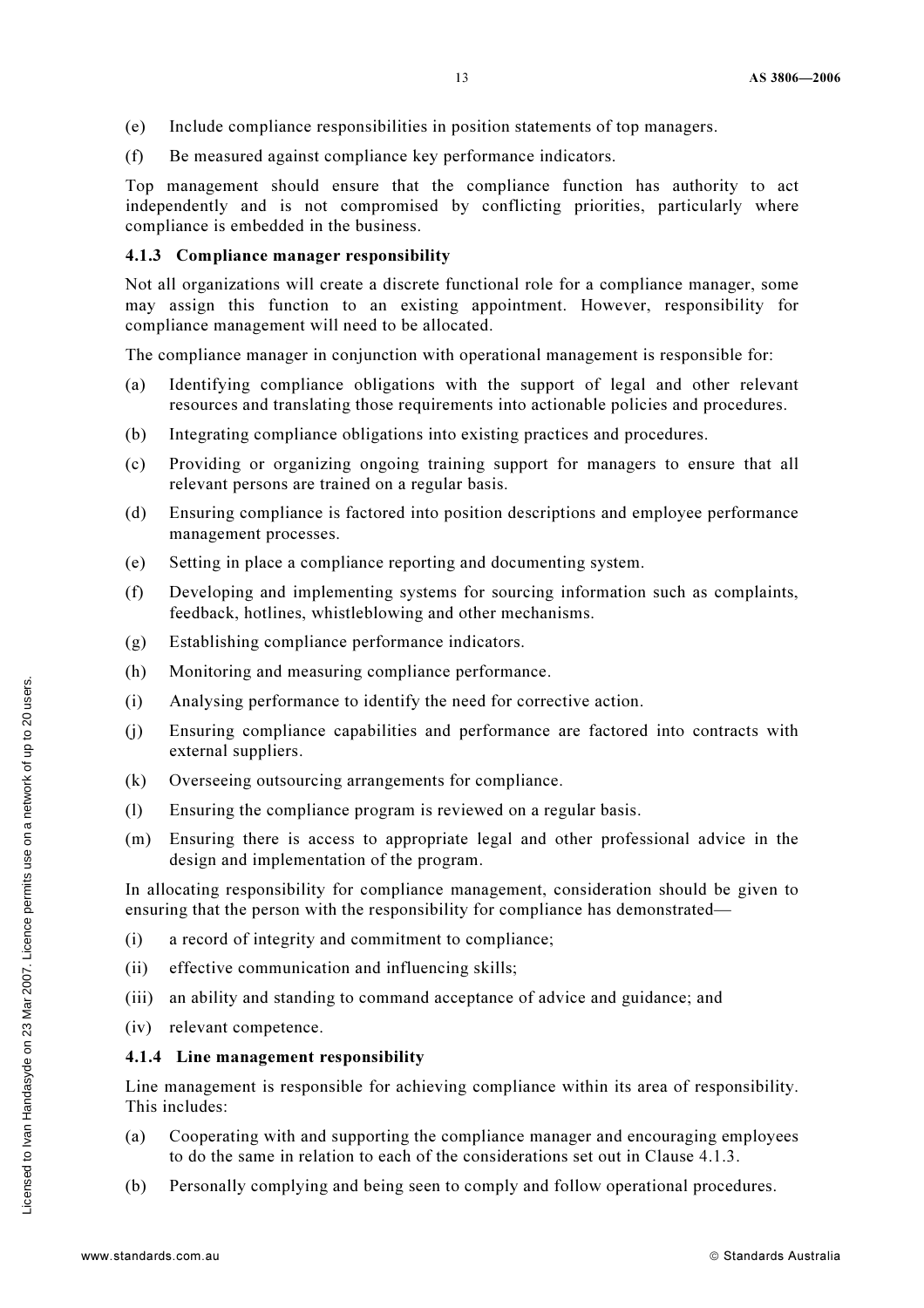- (c) Formally raising with top management any inadequacies in resourcing to achieve compliance.
- (d) Identifying, documenting and communicating compliance exposures in their operations.
- (e) Actively encouraging, mentoring, coaching, and supervising employees to promote compliant behaviour.
- (f) Integrating compliance obligations into business practices.
- (g) Actively participating in the management and resolution of compliance related incidents and issues.
- (h) Developing employee awareness of compliance obligations and requiring them to meet training and competence requirements.
- (i) Integrating compliance performance into employee performance appraisals.
- (j) Encouraging employees to escalate compliance incidents.
- (k) Providing employees with access to—
	- (i) resources such as detailed manuals or guides on compliance procedures and reference materials and databases;
	- (ii) adequate work tools, training and facilities; and
	- (iii) support mechanisms, such as access to the compliance manager and whistleblower systems.
- (l) Identifying compliance obligations with the support of legal and other relevant resources and translating those requirements into actionable policies and procedures.
- (m) Working with the compliance manager to integrate compliance obligations into existing practices and procedures in their areas of responsibility.
- (n) Providing or organizing ongoing training support for managers to ensure that all relevant persons are trained on a regular basis.
- (o) Ensuring compliance is factored into position descriptions and employee performance management processes.
- (p) In conjunction with the compliance manager, setting in place a compliance reporting and documenting system.
- (q) In conjunction with the compliance manager, developing and implementing systems for sourcing information such as complaints, feedback, hotlines, whistleblowing and other mechanisms.
- (r) In conjunction with the compliance manager, establishing compliance performance indicators.
- (s) In conjunction with the compliance manager, analysing performance to identify the need for corrective action.
- (t) Ensuring compliance capabilities and performance are factored into contracts with external suppliers.
- (u) Overseeing outsourcing arrangements to ensure they take account of compliance obligations.

#### 4.1.5 Employee responsibility

All employees, including managers, should—

(a) adhere to the compliance obligations rlevant to their position;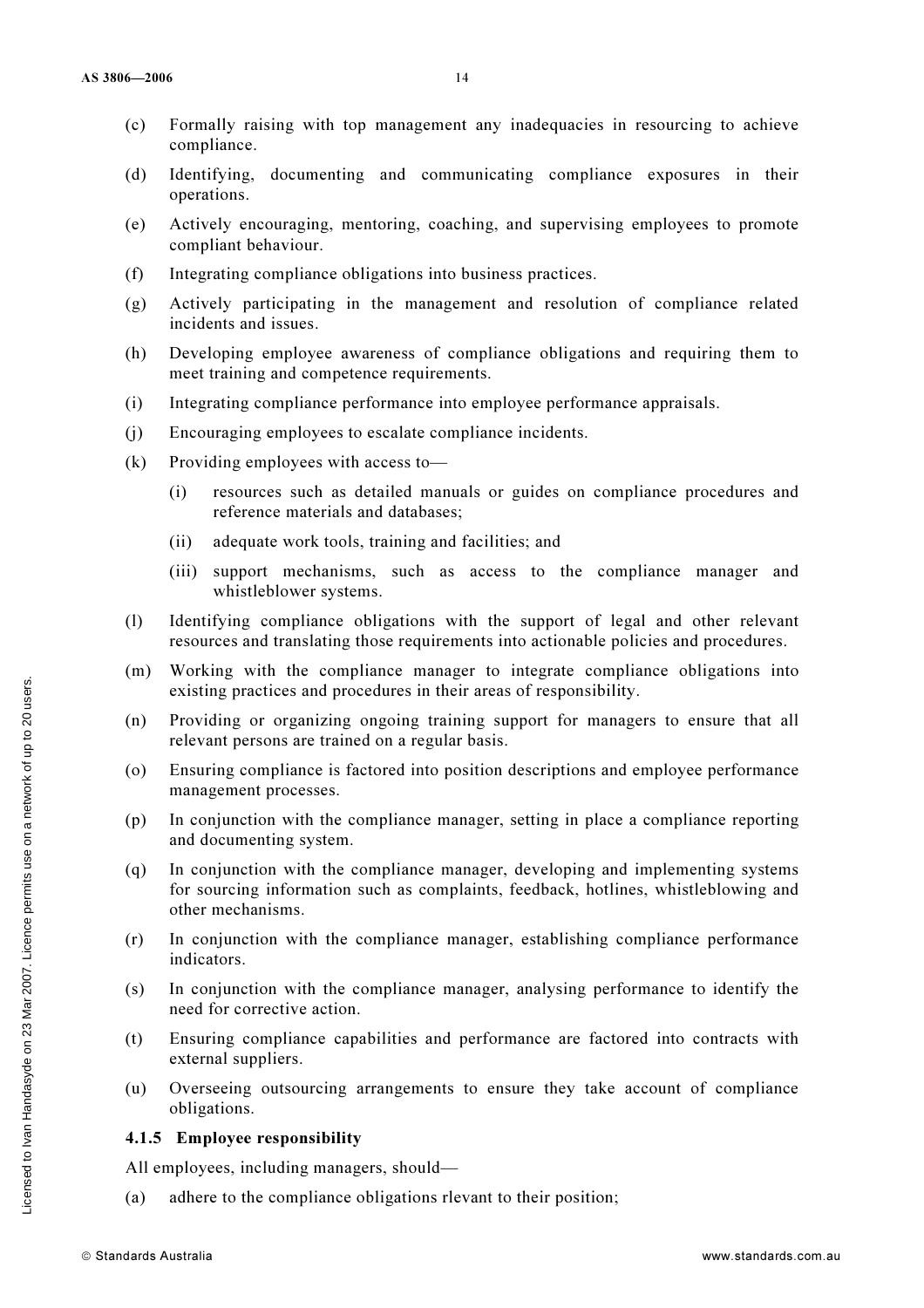- (b) perform their duties in an ethical, lawful and safe manner;
- (c) undertake training in accordance with the compliance program; and
- (d) report and escalate compliance concerns, issues and failures.

#### 4.1.6 Outsourcing

Outsourcing of an organization's operations does not relieve the organization of its legal responsibilities or compliance obligations. The standard that would be required for any outsourcing contractor should be the same as that for the organization itself.

If there is any outsourcing of the organization's activities, the organization needs to undertake effective due diligence to ensure that its standards and commitment to compliance will not be lowered. Controls over contractors should also be in place to ensure that the contract is complied with effectively.

#### 4.1.7 Internal communication

An organization should adopt multiple methods of communication to ensure that the compliance message is heard and understood by all employees. The communication should clearly set out the organization's expectation of employees and those issues that need to be escalated and under what circumstances and to whom.

#### 4.1.8 External communication

A practical approach to external communication, targeting all interested parties, should be adopted. Interested parties can include, but are not limited to, regulatory bodies, customers, contractors, suppliers, investors, emergency services, non-governmental organizations and neighbours.

Methods of communication may include: informal discussions, open days, focus groups, community dialogue, involvement in community events, websites and e-mail, press releases, advertisements and periodic newsletters, annual (or other periodic) reports and telephone hotlines. These approaches can encourage understanding and acceptance of an organization's compliance commitment.

## 4.2 PRINCIPLE 7

Competence and training needs are identified and addressed to enable employees to fulfil their compliance obligations.

All employees have compliance obligations and should be competent to discharge these effectively. The attainment of competence can be achieved in many ways including through education, training or work experience.

The objective of a training program is to ensure that all employees are competent to fulfil their job role in a manner that is consistent with the organization's compliance culture and its commitment to compliance.

Properly designed and executed training can provide an effective mechanism and forum for employees to communicate previously unidentified compliance exposures.

Education and training of employees should be:

- (a) Based on an assessment of gaps in employee knowledge and competence.
- (b) Ongoing from the time of induction.
- (c) Aligned to the corporate training system.
- (d) Practical and readily understood by employees.
- (e) Relevant to the day-to-day work of employees and illustrative of the industry, organization or sector concerned.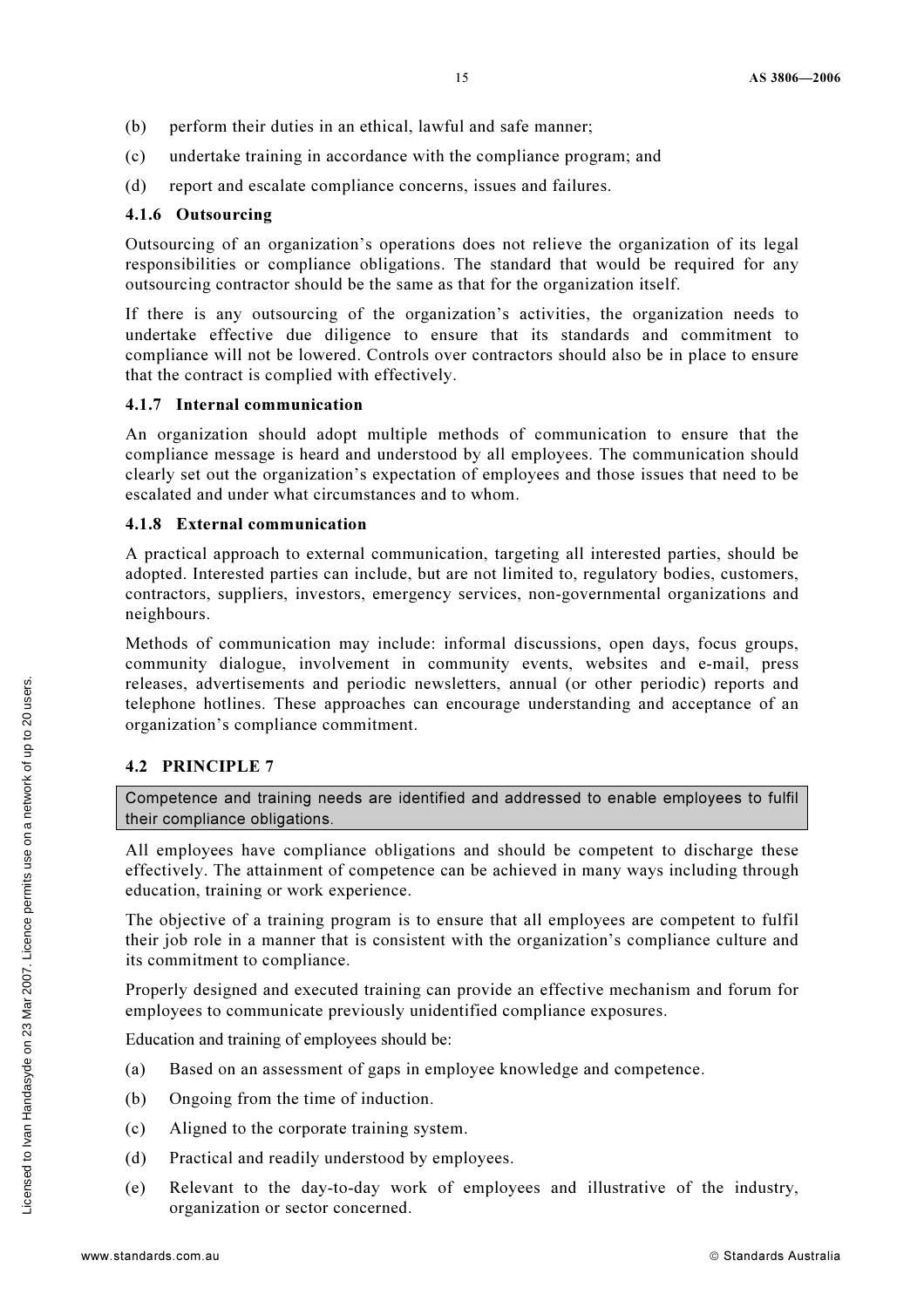- (f) Sufficiently flexible to account for a range of techniques to accommodate the differing needs of organizations and employees.
- (g) Assessed for effectiveness.
- (h) Updated as required.
- (i) Recorded.

Indicators for retraining in compliance would include:

- (i) Change of position or responsibilities.
- (ii) Changes in internal processes, policies and procedures.
- (iii) Changes in organization structure, e.g. mergers.
- (iv) Change in the external compliance environment, e.g. changes in legal or customer requirements.
- (v) Change in products or services.
- (vi) Issues arising out of monitoring, auditing, reviews, complaints and incidents.

## 4.3 PRINCIPLE 8

Behaviours that create and support compliance are encouraged and behaviours that compromise compliance are not tolerated.

## 4.3.1 Top management's role in encouraging compliance

Top management has a key responsibility for:

- (a) Aligning the organization's commitment to compliance to its strategic objectives and values in order to position compliance appropriately.
- (b) Communicating its commitment to compliance in order to build awareness and motivate employees to behave appropriately.
- (c) Encouraging all employees to accept the importance of achieving the compliance objectives and targets for which they are responsible or accountable.
- (d) Creating an environment where the reporting of compliance failures is encouraged.
- (e) Encouraging employees to make suggestions that facilitate continual improvement in compliance performance.
- (f) Ensuring compliance outcomes are incorporated into the broader organization culture and culture change initiatives.
- (g) Identifying and acting promptly to correct or address compliance issues.
- (h) Ensuring that organizational practices and policies support and encourage compliance outcomes.

## 4.3.2 Compliance culture

The development of a compliance culture requires the active, visible and consistent commitment of the chief executive and management to a common, published standard of behaviour that is required throughout every area of the organization. Factors that will support the development of a compliance culture include:

- (a) A clear set of published values.
- (b) Management actively seen to be implementing and abiding by the values.
- (c) A consistency in the approach to reward and punishment for similar actions, regardless of position.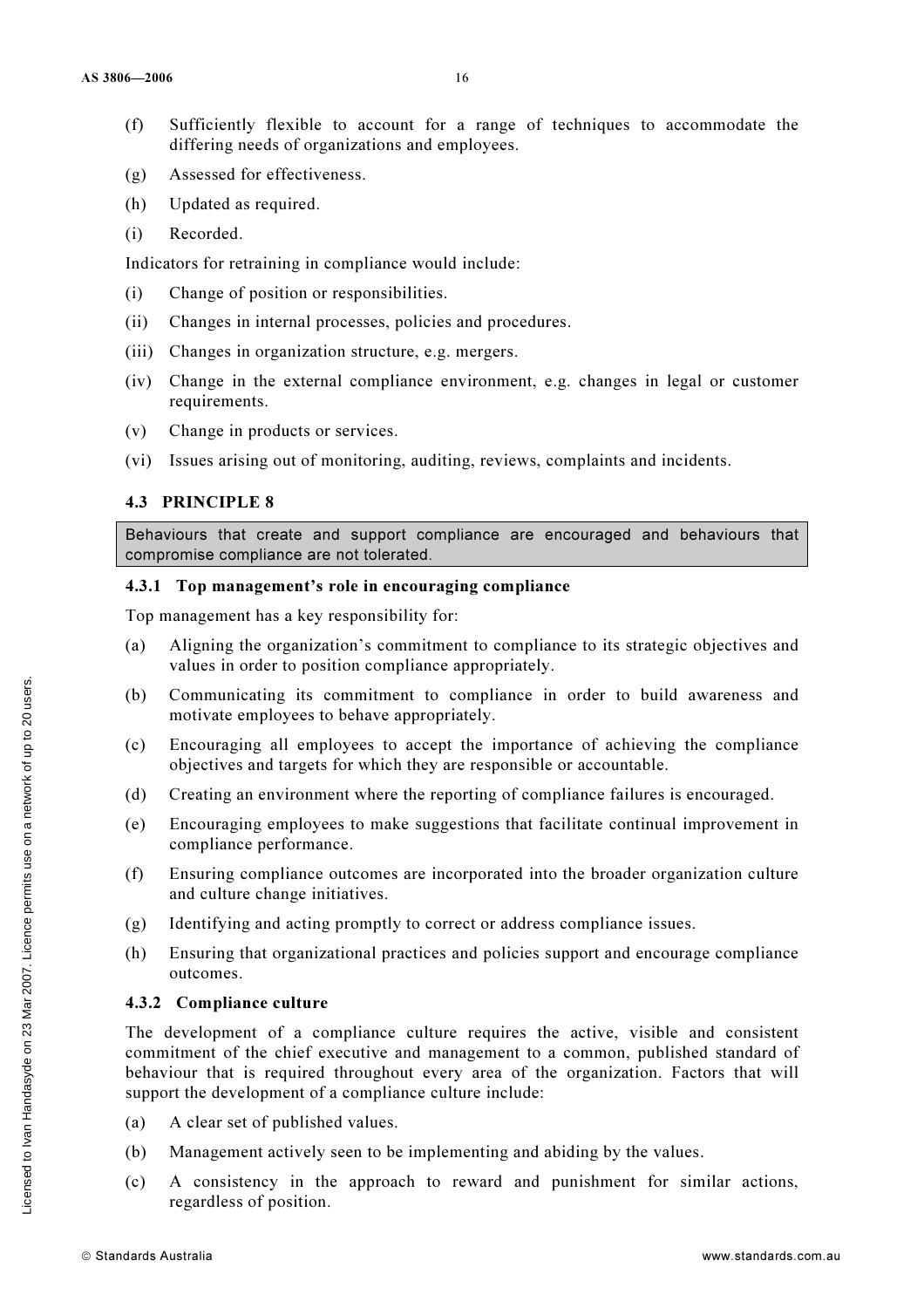- (d) The incorporation of compliance performance in every position description.
- (e) Appropriate pre-employment screening of potential employees.
- (f) Induction program that emphasizes compliance and the organization's values.
- (g) Ongoing compliance training and regular compliance failures updates.
- (h) Mentoring, coaching and leading by example.
- (i) Performance appraisal systems that include assessment of compliance behaviour and which link performance pay to achievement of compliance obligations.
- (j) Highly visible rewarding of compliant behaviour.
- (k) Prompt and visible disciplining in the case of wilful, negligent or reckless breaches.
- (l) Minimizing unnecessary bureaucracy by simplifying processes.
- (m) A clear link between the organization's strategy and individual roles, reflecting compliance outcomes as essential to achieving business outcomes.
- (n) Open, two-way communication about compliance outcomes.
- (o) Process changes that are managed smoothly to minimize any negative impact on employees.

Evidence of a compliance culture is indicated by the degree to which—

- (i) the items above are implemented;
- (ii) employees believe that the items above have been implemented;
- (iii) employees understand their personal compliance obligations and those of their business unit;
- (iv) the obligation for compliance and the remediation of any breach is 'owned' by employees; and
- (v) the role of the compliance team, and the compliance team's objectives are regarded as valuable.

## 4.4 PRINCIPLE 9

Controls are in place to manage the identified compliance obligations and achieve desired behaviours.

Effective controls are needed to ensure that the organization's compliance obligations are met and that critical points of risk of compliance failure are addressed.

The types and levels of controls should be designed with sufficient rigour to facilitate achieving the compliance obligations that are particular to the organization's operating environment. Such controls should, where possible, be embedded into normal business processes.

Such control methods should include:

- (a) Documented operating policies and procedures.
- (b) Work instructions.
- (c) Systems and exception reports.
- (d) Approvals.
- (e) Systems of recommendations.
- (f) Segregation of duties.
- (g) System controls.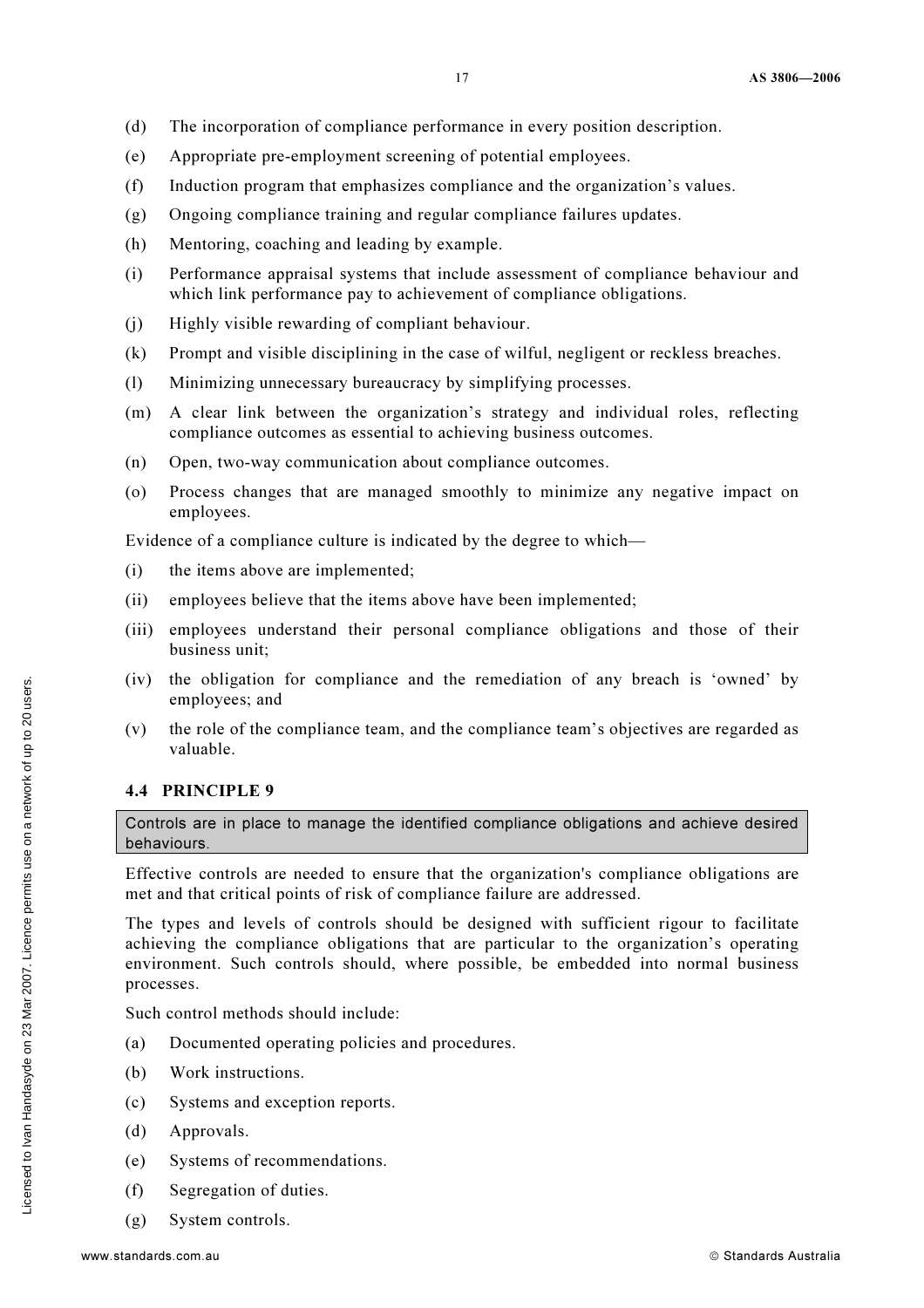These controls should be maintained and evaluated periodically to ensure their continuing effectiveness.

Procedures should be established, documented, implemented, and maintained to support the compliance policy and translate the compliance obligations into practice.

In developing these procedures consideration should be given to:

- (i) Integrating the compliance obligations into operating and administrative procedures including computer systems, forms, reporting systems and contracts.
- (ii) Ongoing monitoring and measurement.
- (iv) Specific procedures to deal with compliance failures that could arise.
- (iv) Assessment and reporting (including management supervision) to ensure that employees comply with procedures.
- (v) Specific arrangements for identifying, reporting and escalating instances of compliance failure and risks of compliance failure.

The issuing and ongoing review of all compliance documentation should be controlled to maintain integrity and consistency across the organization.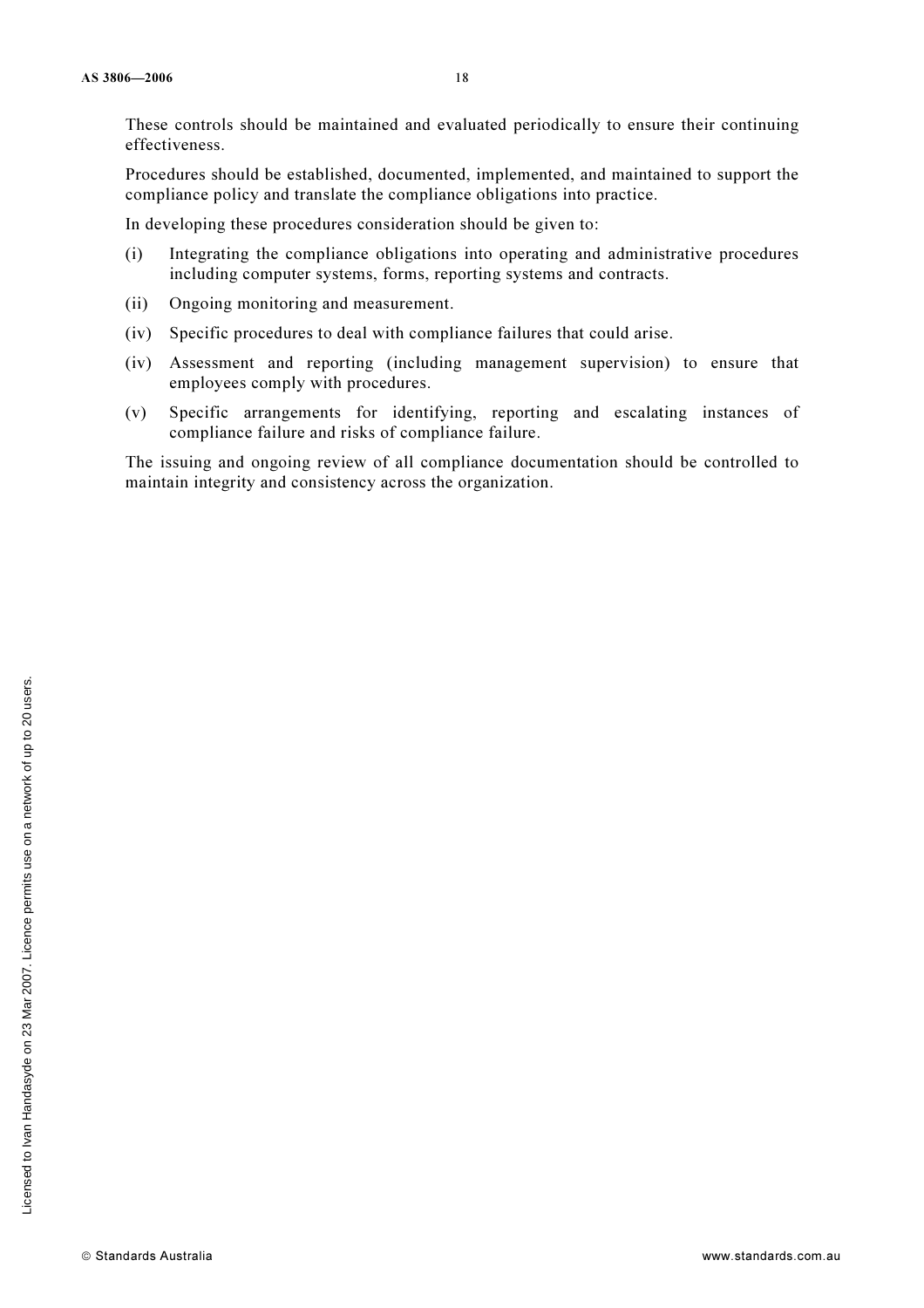## SECTION 5 MONITORING AND MEASURING

#### 5.1 PRINCIPLE 10

Performance of the compliance program is monitored, measured and reported.

#### 5.1.1 Monitoring

The compliance program should be regularly monitored to ensure compliance performance is achieved. A plan for continual monitoring should be established, setting out monitoring processes, schedules, resources and the data to be collected.

Compliance monitoring is the process of gathering data for the purpose of:

- (a) Identifying and remedying problems.
- (b) Checking that compliance obligations are being met.
- (c) Reviewing the integrity and effectiveness of the compliance program.
- (d) Tracking progress on meeting policy commitments, objectives and targets.
- (e) Evaluating the effectiveness of operational controls.

The monitoring process relates to both the compliance program itself and compliance performance.

Monitoring of the compliance program itself typically includes:

- (i) Effectiveness of training.
- (ii) Adequacy of controls at critical points.
- (iii) Effective allocation of responsibilities for meeting compliance obligations.
- (iv) Currency of compliance obligations.
- (v) Effectiveness in addressing issues previously identified.

Monitoring of compliance performance typically includes:

- (A) Compliance failures and 'near misses'.
- (B) Instances where critical control point requirements are not met.
- (C) Instances where objectives and targets are not achieved.
- (D) Instances where compliance inspections are not performed as scheduled.
- (E) Status of compliance culture.

#### 5.1.2 Sources of information for monitoring and measuring

The organization should design, develop, implement and maintain procedures for seeking and receiving feedback on its compliance performance from a range of sources including:

- (a) Employees, e.g. through hotlines, feedback, suggestion boxes.
- (b) Customers, e.g. through a complaints handling system.
- (c) Suppliers.
- (d) Regulators.
- (e) Process control logs and activity records (including both computer and paper based).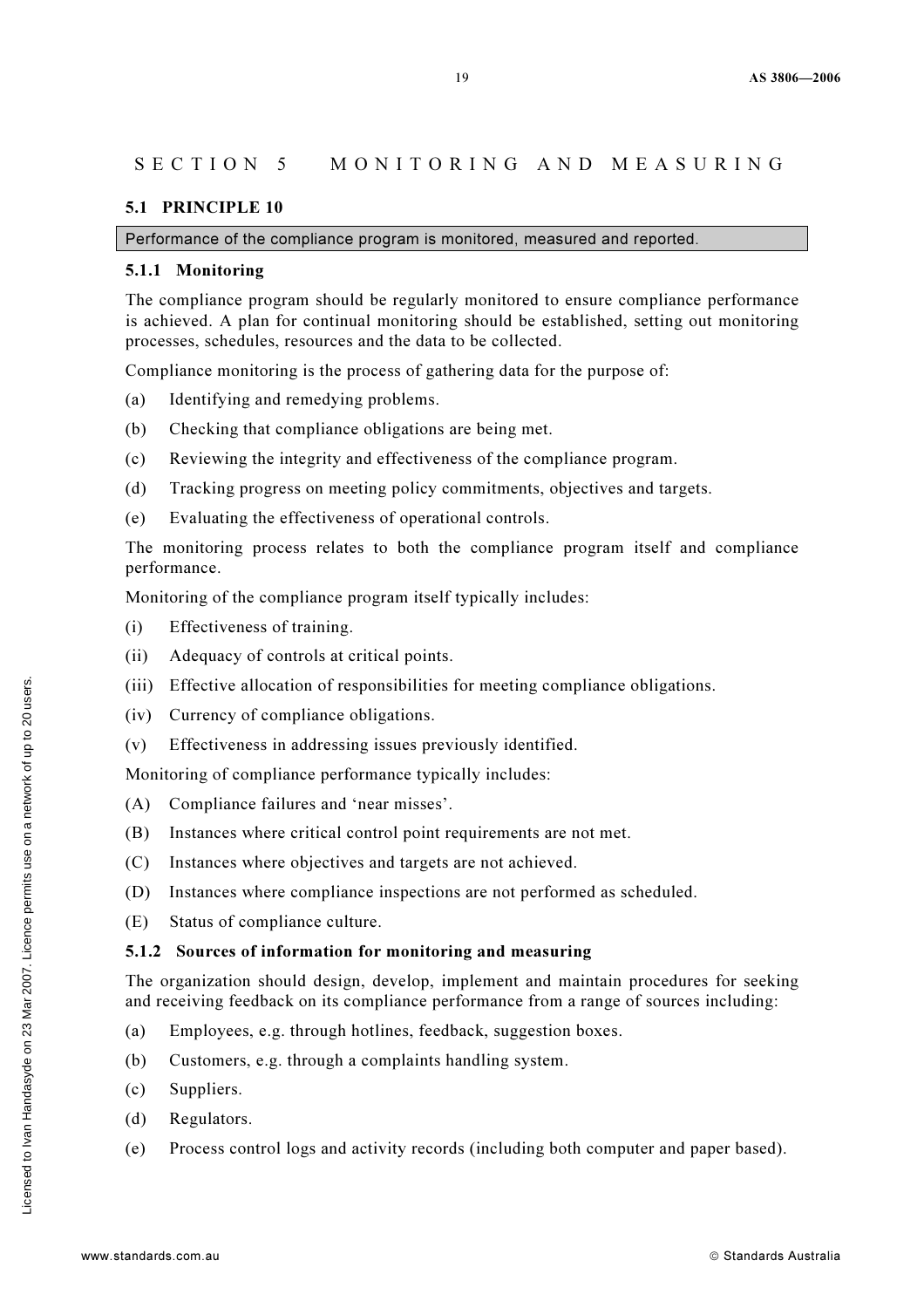#### 5.1.3 Methods of data collection

There are many methods for collecting information. Each method listed below is relevant in different circumstances and care should be taken to select the variety of tools appropriate to the organization and its particular issues. Methods include:

- (a) Ad hoc reports of issues as they emerge or are identified.
- (b) Information gained through hot lines, complaints and other feedback, including whistleblowing.
- (c) Informal discussions and workshops.
- (d) Sampling and integrity testing such as mystery shopping.
- (e) Direct observations, formal interviews, facility tours and inspections.
- (f) Audits and reviews.

### 5.1.4 Data analysis and classification

Effective classification and management of the data is critical. A system should be developed for classifying and storing the data in readily searchable databases. Data classification criteria could include:

- (a) Source.
- (b) Department.
- (c) Issue type.
- (d) Indicators.

The data management systems should capture both issues and complaints and allow classification and analysis of those that relate to compliance.

Once the information has been collected, it needs to be analysed and critically assessed to identify actions to be taken. The analysis should consider systemic and recurring problems as these are likely to carry significant risks for the organization and can be more difficult to identify.

## 5.1.5 Development of indicators

It is important that organizations develop a set of measurable indicators that will assist the organization in quantifying its compliance performance. The issue of what and how to measure compliance performance can be problematic and the following list of indicators should not be seen as exhaustive. Furthermore, the indicators needed will vary with the organization's maturity and the timing and extent of new and revised programs being implemented.

Indicators may include:

- (a) Percentage of employees trained effectively.
- (b) Issues and breaches reported by type and area.
- (c) Consequence of breaches, which may include valuation of impact resulting from monetary compensation, cost of remediation, reputation or cost of employees' time.
- (d) Frequency of contacts with regulators by category of contact.
- (e) Usage of feedback mechanisms (including comments on the value of those mechanisms by users).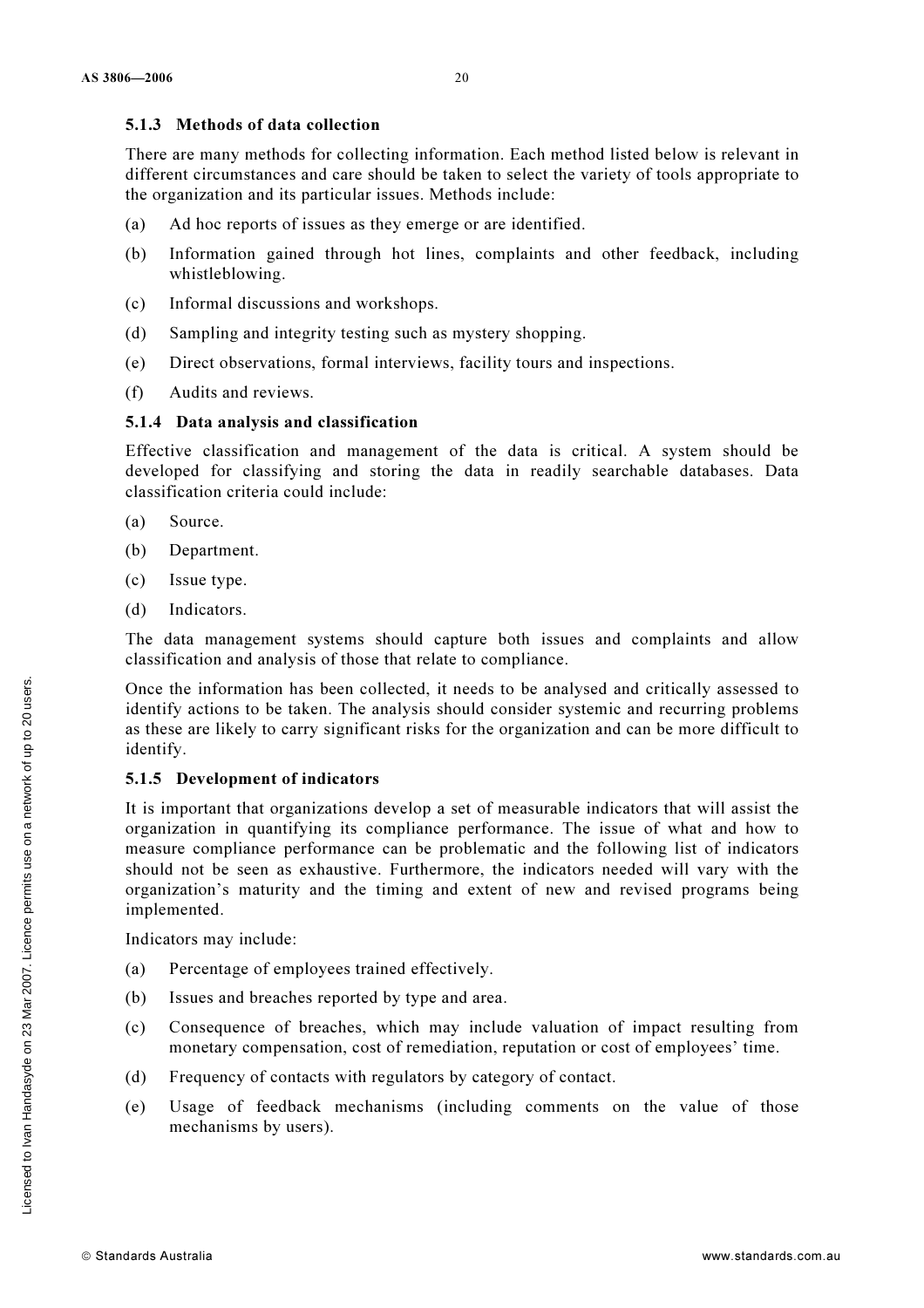#### 5.1.6 Compliance reporting

The governing body, top management and the compliance manager should ensure that they are adequately informed on all relevant compliance failures and actively promote the principle that the organization encourages and supports a culture of full and frank reporting.

Internal reporting arrangements need to ensure that:

- (a) Appropriate criteria and obligations for reporting are set out.
- (b) Timelines for regular reporting are established.
- (c) An exception reporting system is in place which facilitates ad hoc reporting of emerging and crystallized issues.
- (d) Systems and processes are in place to ensure the accuracy and completeness of information.
- (e) Accurate and complete information is provided to the correct people or areas of the organization to enable remedial action to be taken.
- (f) There is sign-off on the accuracy of reports to the governing body, including by the Compliance Manager (if the organization has one).

An organization should choose a format, content and timing of its internal compliance reporting that is appropriate to its circumstances, unless otherwise specified by law.

Reporting of compliance should be incorporated in standard organizational reports. Separate reports should only be prepared for major breaches and for urgent emerging issues.

All compliance failures need to be appropriately reported. While the reporting of systemic and recurring problems is particularly important, a one-off compliance failure can be of equal concern if it is major or deliberate. Even a small failure, if not reported in a timely manner, can lead to the view that the failure does not matter and can result in such failure becoming a systemic problem.

Employees should be encouraged to respond and report breaches of the law and other incidents of non-compliance, and to see reporting as a positive and non-threatening action. Reporting obligations should be set out clearly in the organization's compliance policy and procedures and reinforced by other methods, such as informal reinforcement by managers during their day-to-day work with employees.

## 5.1.7 Content of compliance reports

Compliance reports typically include:

- (a) Any matters which the organization is required to notify to any regulatory authority.
- (b) Significant changes to any compliance obligations.
- (c) Measurement of compliance performance, including compliance failures and areas of improvement.
- (d) Number and details of alleged breaches of relevant laws, codes and organizational standards that have been identified, and an assessment of the extent to which similar conduct could have subsequently occurred.
- (e) Corrective action undertaken.
- (f) Evidence of the compliance program's effectiveness, achievements and trends.
- (g) Contacts, and developments in relationships, with regulators.
- (h) Changes in compliance obligations, their impact on the organization and the proposed course of action to meet the new obligations.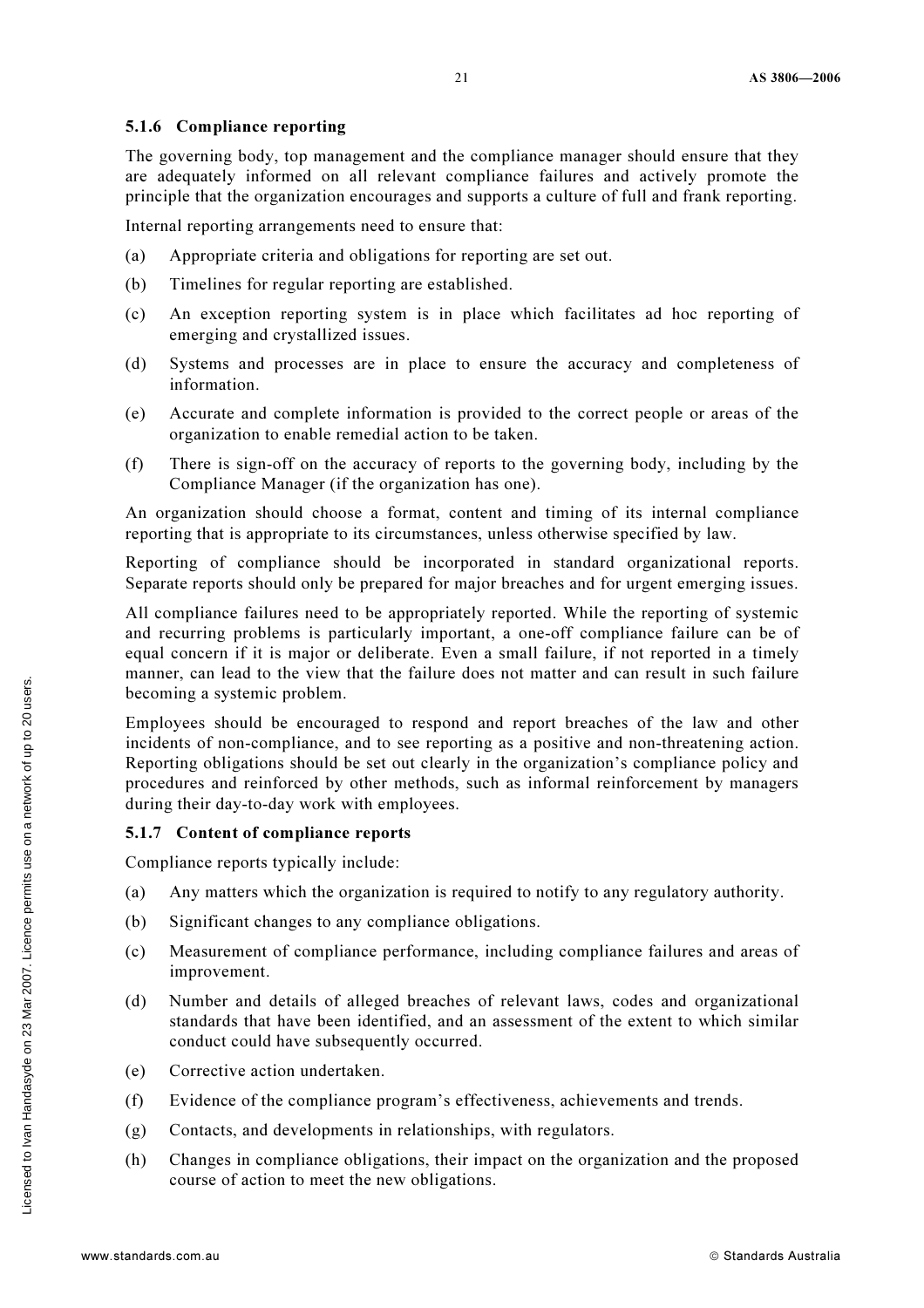The compliance policy should promote the immediate reporting of materially significant matters which arise outside the timelines for regular reporting.

#### 5.1.8 Issues management

Once an issue is identified as a compliance failure or a potential compliance failure:

- (a) It should be reported.
- (b) It should be investigated, analysed and classified to determine the cause and extent of required corrective and or preventive actions.
- (c) Corrective action should address the specific issue as well as a recurrence of compliance failures.
- (d) It should be followed up to ensure that corrective and preventive actions have been implemented and are effective.

Data from analysing compliance problems can be used to:

- (i) Redesign products and services.
- (ii) Change organizational practices and procedures.
- (iii) Retrain employees.
- (iv) Re-assess consumer information needs.
- (v) Assess service performance.
- (vi) Give early warning of potential problems.
- (vii) Redesign or review controls.

#### 5.1.9 Escalation

A clear escalation process should be adopted and communicated to ensure all compliance failures are raised and reported to the line manager, escalated to the manager responsible for the compliance program; and where appropriate, escalated to top management and the governing body. The process should specify to whom, how and when issues are to be reported and the timelines for internal and external reporting.

Where there are reportable breaches, regulatory authorities should be informed of—

- (a) the actions being taken to mitigate the impact of the breach and prevent further occurrences;
- (b) any suspected, but yet to be fully investigated, reportable breaches;
- (c) the actions being taken to complete the investigations and the likely time frame for resolutions;
- (d) any genuine difficulties in complying with particular laws; and
- (e) any unintended consequences of laws and regulations which make compliance difficult.

## 5.2 PRINCIPLE 11

The organization is able to demonstrate its compliance program through both documentation and practice.

#### 5.2.1 Record-keeping

Accurate, up-to-date records of the organization's compliance activities should be maintained to assist in the monitoring and review process and demonstrate conformity with the program.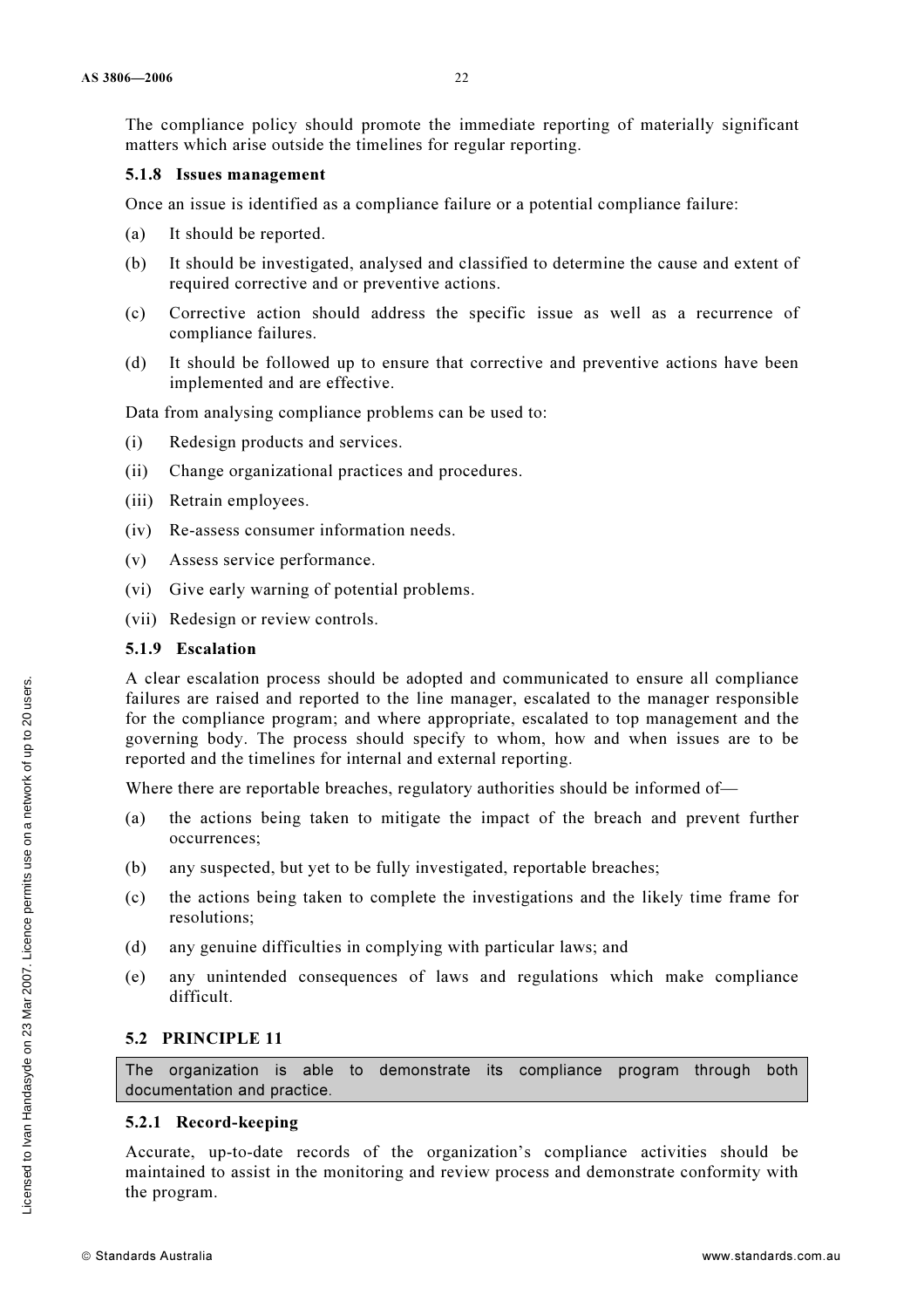Record-keeping should include recording and classifying complaints, disputes and alleged compliance failures and the steps taken to resolve them.

Records should be stored in a manner that ensures they remain legible, readily identifiable and retrievable.

#### 5.2.2 Documents and records

The organization's compliance program documents and records typically include:

- (a) The organization's compliance policy.
- (b) Register of relevant compliance obligations.
- (c) Prioritization of the response based on the risk assessment process.
- (d) The objectives, targets, structure and content of the compliance program.
- (e) Allocation of roles and responsibilities for compliance.
- (f) Training records.
- (g) Information on compliance performance including compliance reports.
- (h) Complaints and communications from the organization's interested parties and resolution.
- (i) Details of compliance failures and corrective and preventive actions.
- (j) Results of reviews and audits of the compliance program and actions taken.

#### 5.2.3 Practices

The practices which demonstrate a commitment to compliance typically include:

- (a) Communication in public and internally of the organization's commitment to compliance.
- (b) Adequate resourcing of the compliance program.
- (c) Necessary investment in compliance training to reflect its importance.
- (d) Linking of compliance and behaviour to incentives and performance management.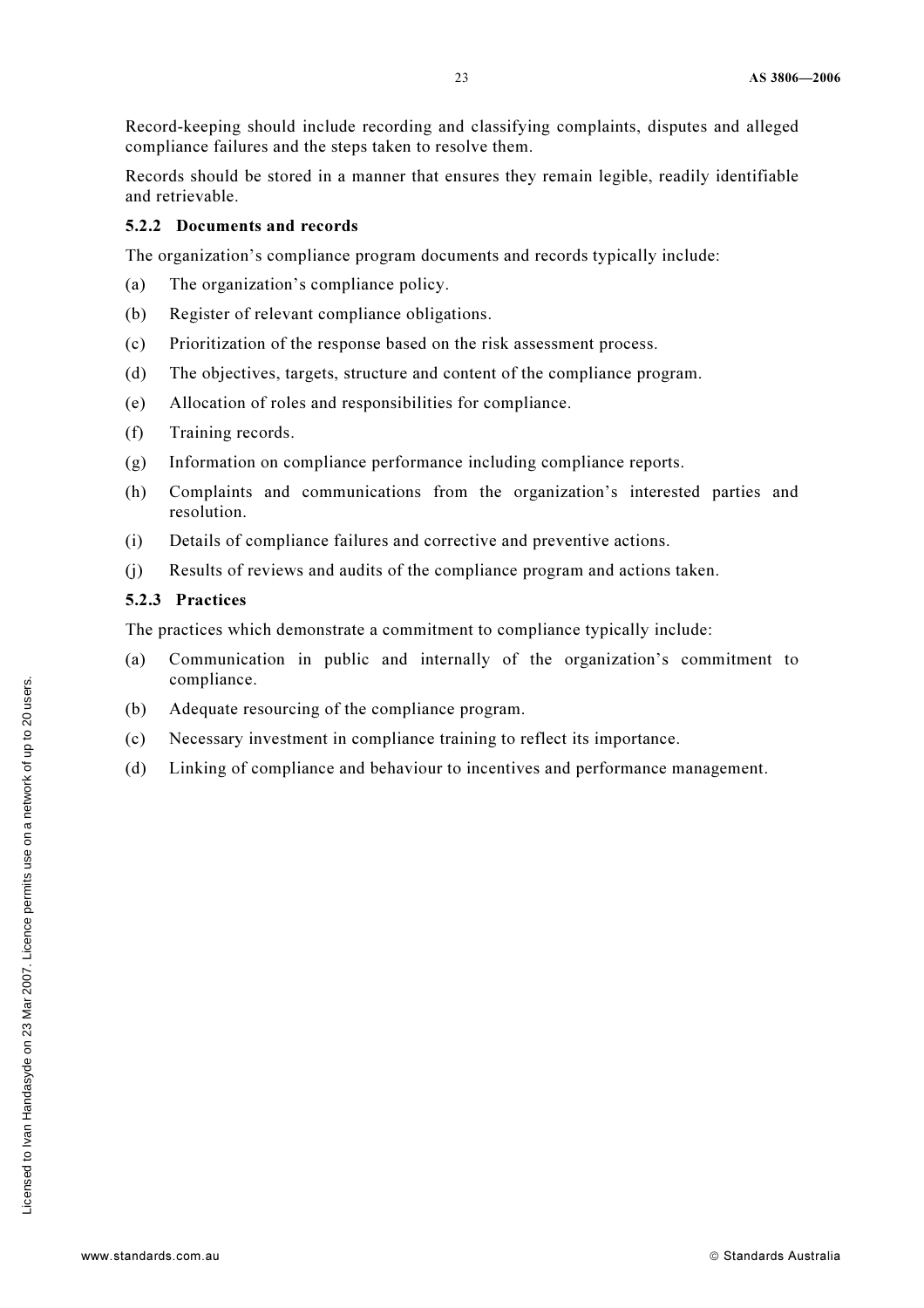## SECTION 6 CONTINUAL IMPROVEMENT

#### 6.1 PRINCIPLE 12

The compliance program is regularly reviewed and continually improved.

#### 6.1.1 Compliance program review

Top management should ensure that the organization's compliance program is reviewed on a regular basis to ensure its continued suitability, adequacy and effectiveness. The actual depth and frequency of such reviews will vary with the nature of the organization and its policies.

The review should be conducted in accordance with good review and audit practices. The review should be carried out by a competent person who is free from bias and conflict of interest.

The inputs to the review may include:

- (a) Whether the program is operating effectively.
- (b) The extent to which objectives and targets have been met.
- (c) Communication(s) from its interested parties, including complaints.
- (d) Results of monitoring activities.
- (e) Status of corrective and preventive actions and timeliness of resolution.
- (f) Previous compliance reviews and their recommendations.
- (g) Changes in the external and internal environment.
- (h) Adequacy of resources.
- (i) Adequacy of the compliance policy, its associated objectives and targets, systems, structure and personnel.

#### 6.1.2 Compliance program review outcomes

Findings and recommendations of the review should be documented and provided to the governing body and top management.

Recommendations should include:

- (a) Corrective actions with respect to compliance failures.
- (b) The need for the changes to the compliance program including the compliance policy, its associated objectives and targets, systems, structure and personnel.
- (c) Recognition of exemplary compliance behaviour by teams, work units and individuals.
- (d) Longer term continual improvement initiatives.
- (e) Changes to compliance processes to ensure effective integration with operational practices and systems.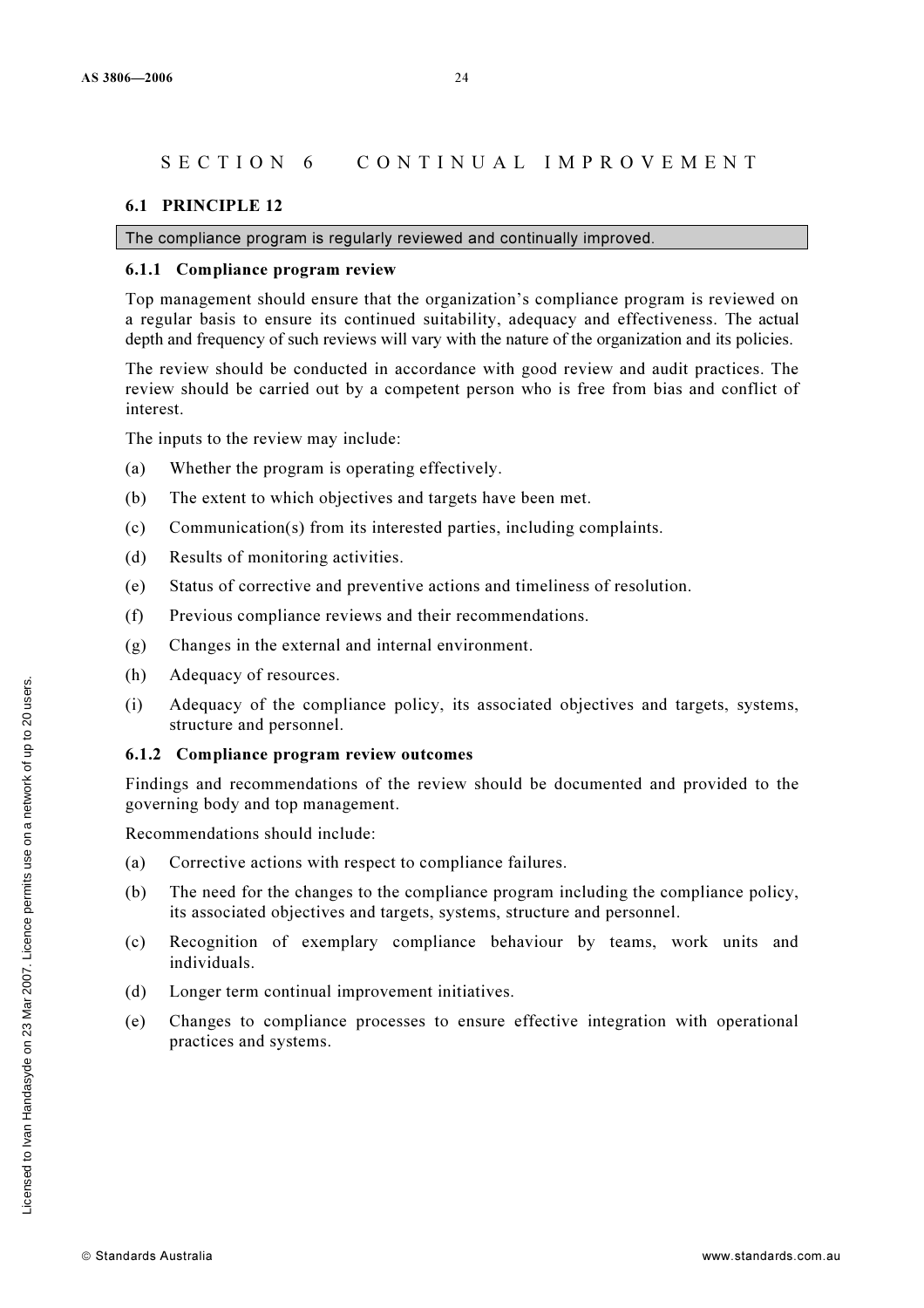## APPENDIX A

## BIBLIOGRAPHY

| Complaints handling                                                                      |
|------------------------------------------------------------------------------------------|
| Corporate governance—Good governance principles                                          |
| Corporate governance—Fraud and corruption control                                        |
| Corporate governance—Organizational codes of conduct                                     |
| Corporate governance—Corporate social responsibility                                     |
| Corporate governance—Whistleblower protection programs for entities                      |
|                                                                                          |
| Risk management                                                                          |
| Risk management guidelines—Companion to AS/NZS 4360: 2004                                |
| Occupational health and safety management systems—Specification with<br>guidance for use |
|                                                                                          |
| Quality management systems—Requirements                                                  |
| Environmental management systems—Requirements with guidance for use                      |
| Guidelines for quality and/or environmental management systems auditing                  |
|                                                                                          |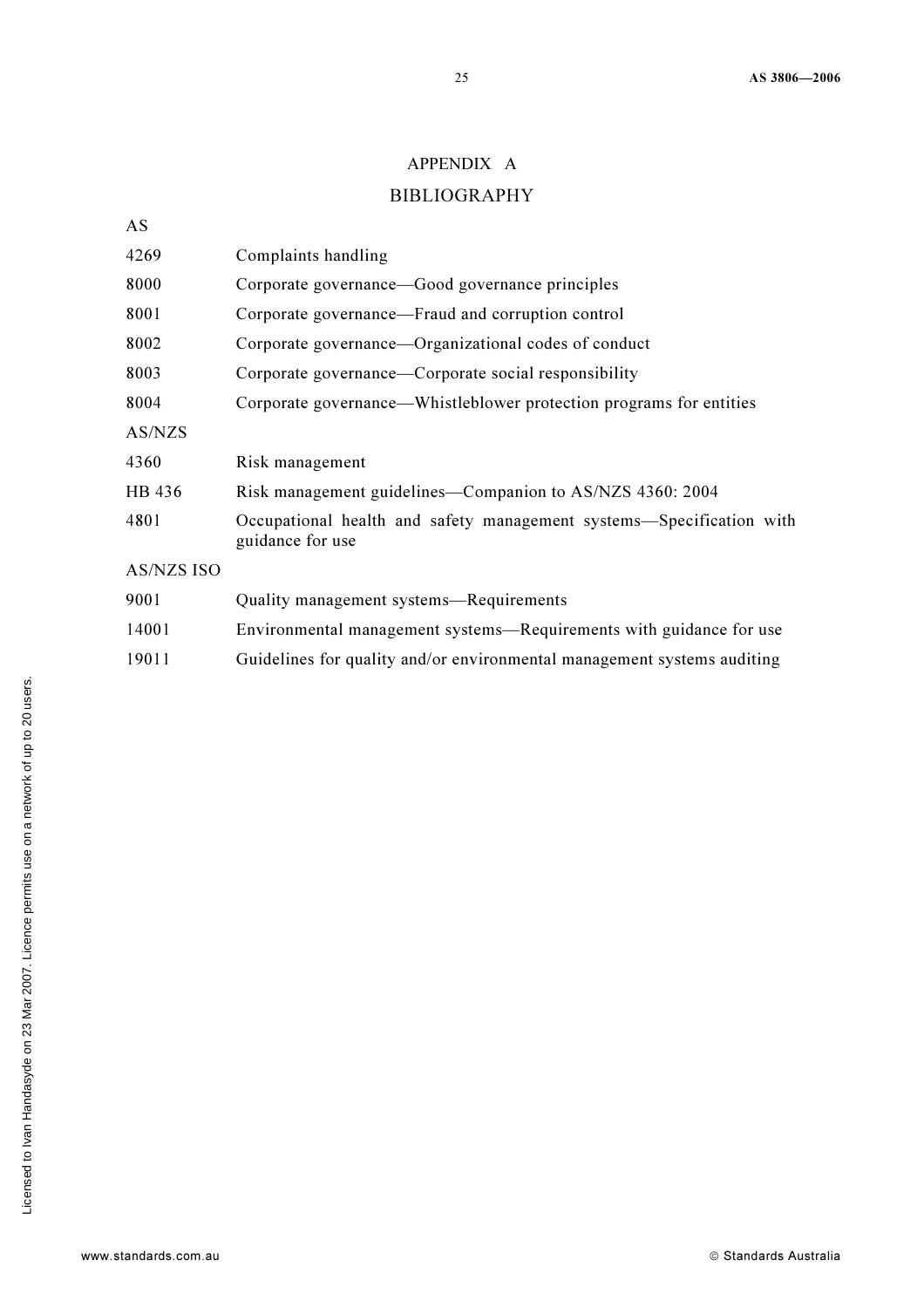AS 3806—2006 26

NOTES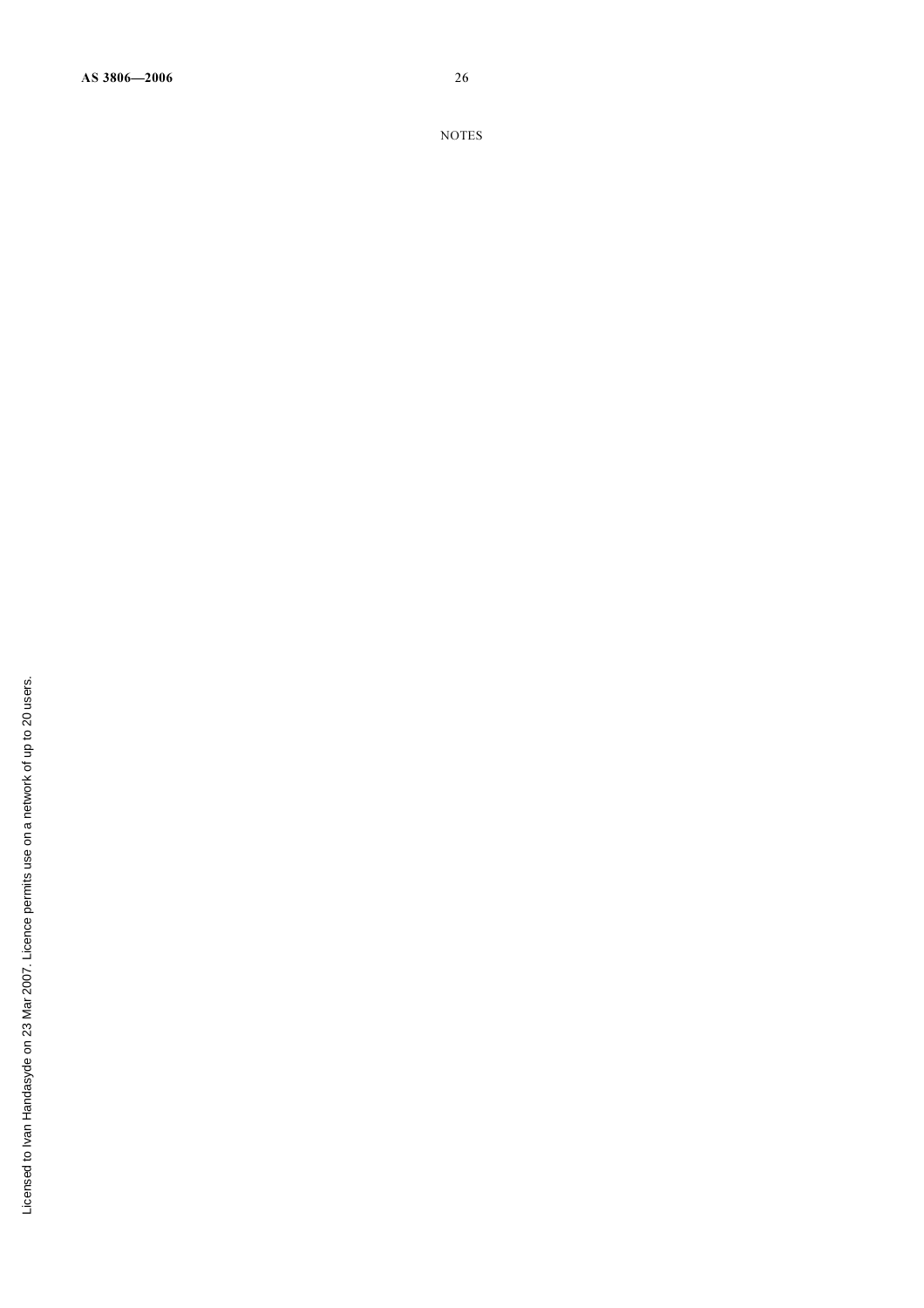27 AS 3806—2006

NOTES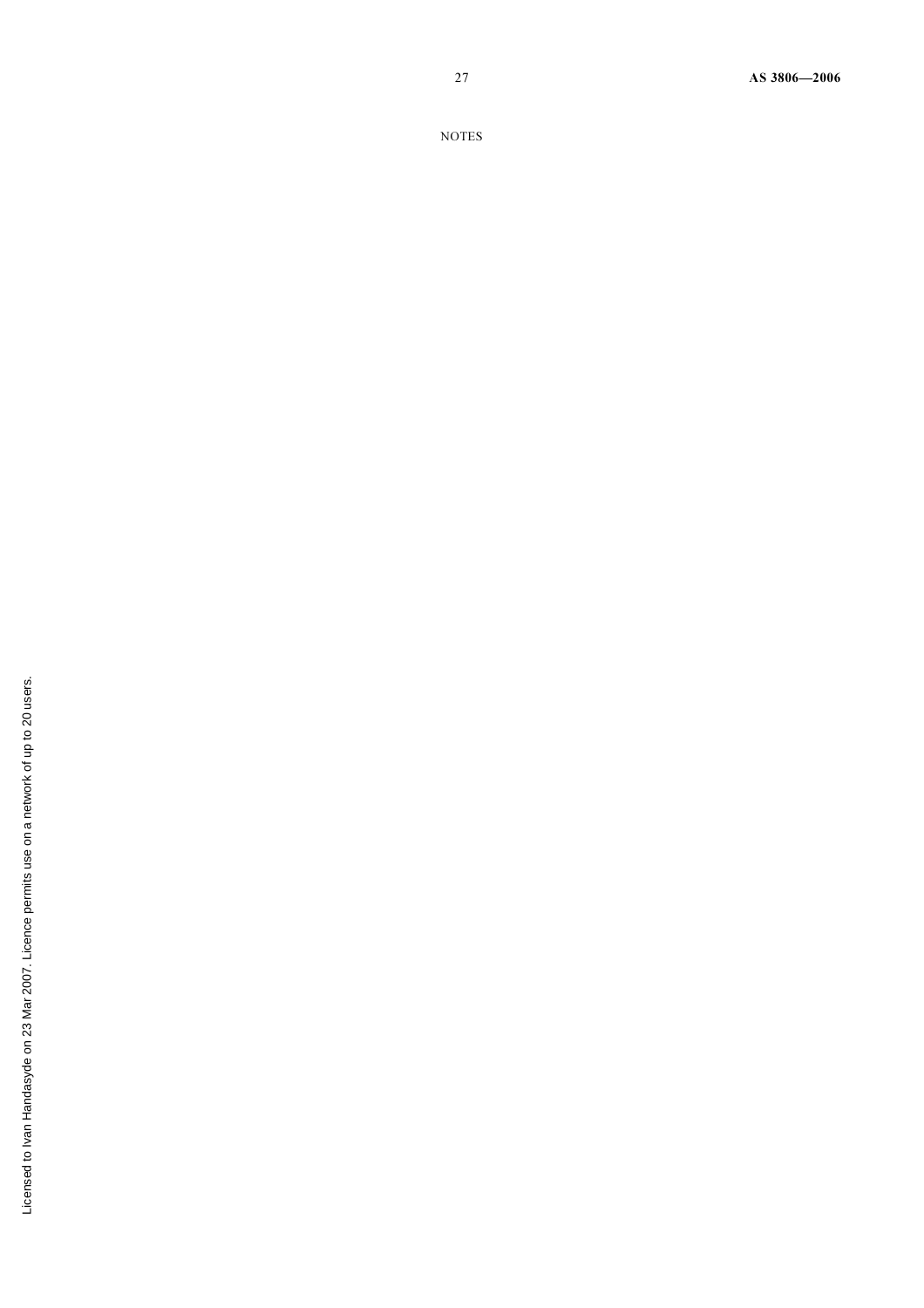AS 3806—2006 28

NOTES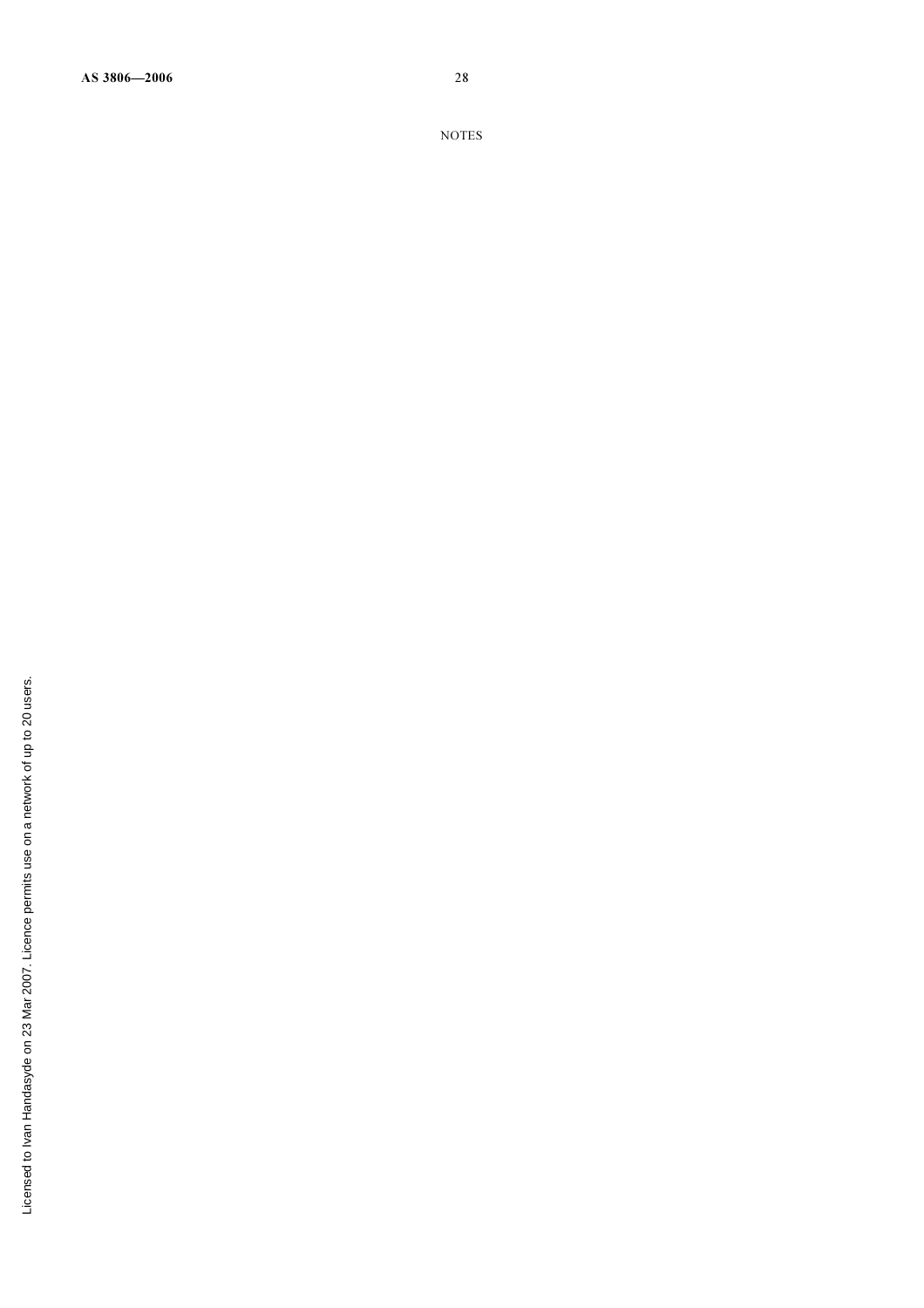#### Standards Australia

Standards Australia is an independent company, limited by guarantee, which prepares and publishes most of the voluntary technical and commercial standards used in Australia. These standards are developed through an open process of consultation and consensus, in which all interested parties are invited to participate. Through a Memorandum of Understanding with the Commonwealth government, Standards Australia is recognized as Australia's peak national standards body. For further information on Standards Australia visit us at

## www.standards.org.au

#### Australian Standards

Australian Standards are prepared by committees of experts from industry, governments, consumers and other relevant sectors. The requirements or recommendations contained in published Standards are a consensus of the views of representative interests and also take account of comments received from other sources. They reflect the latest scientific and industry experience. Australian Standards are kept under continuous review after publication and are updated regularly to take account of changing technology.

#### International Involvement

Standards Australia is responsible for ensuring that the Australian viewpoint is considered in the formulation of international Standards and that the latest international experience is incorporated in national Standards. This role is vital in assisting local industry to compete in international markets. Standards Australia represents Australia at both ISO (The International Organization for Standardization) and the International Electrotechnical Commission (IEC).

#### Electronic Standards

All Australian Standards are available in electronic editions, either downloaded individually from our web site, or via On-Line and DVD subscription services. For more information phone 1300 65 46 46 or visit Standards Web Shop at

## www.standards.com.au